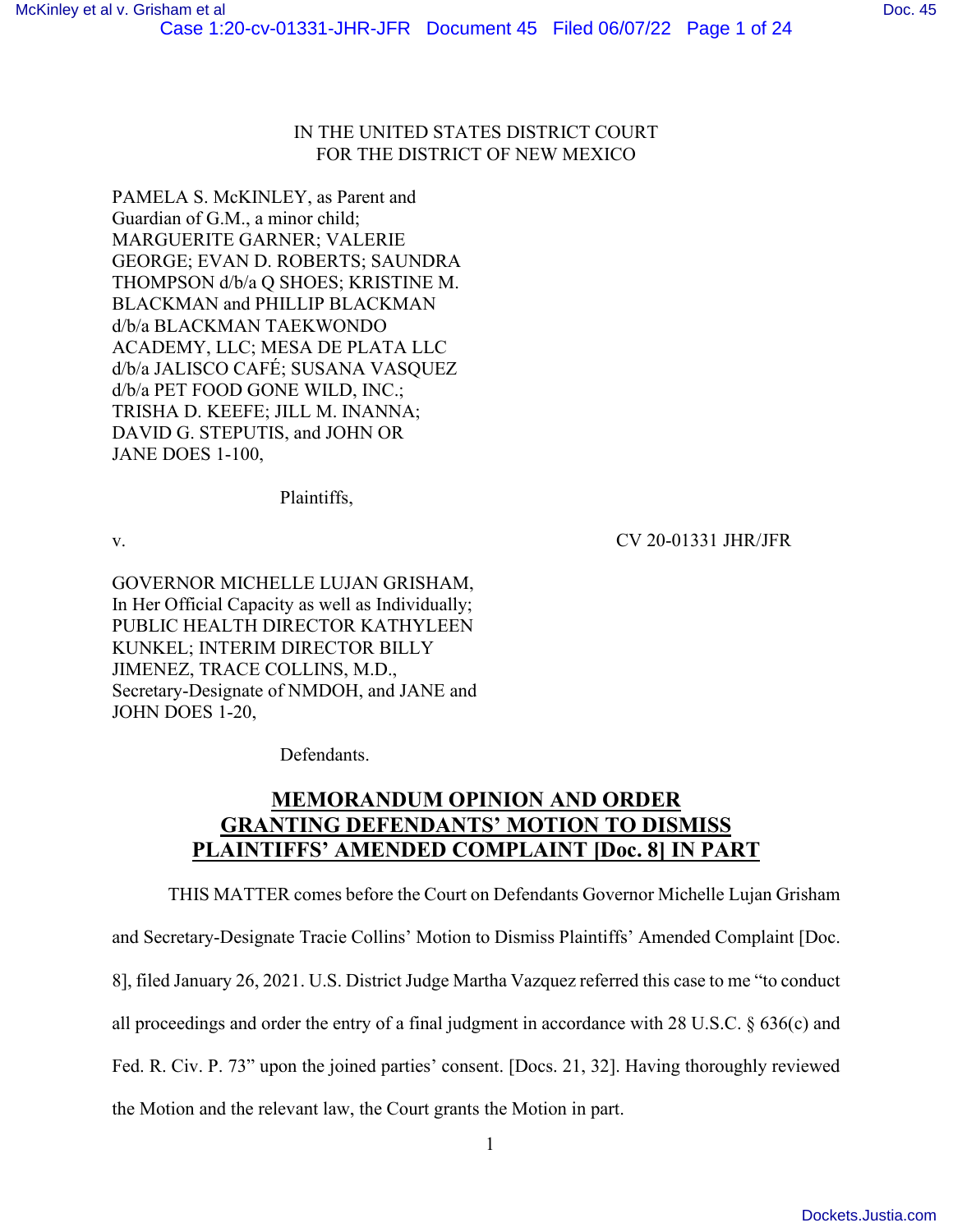# **I. BACKGROUND**

Twelve Plaintiffs on behalf of themselves and John or Jane Does 1-100 filed a complaint on December 21, 2020 [Doc. 1], and an amended complaint on December 31, 2020 [Doc. 4]. Defendants are various New Mexico government officials and Jane and John Does 1-20. [*Id.*, p.

22]. Plaintiffs claim multiple violations of constitutional rights arising from Executive Orders and

Public Health Orders issued by the Governor, the past Public Health Director, and the current

interim acting Public Health Director in response to the coronavirus disease ("COVID-19"). [*Id.*,

pp. 103-120].

The formal claims made by Plaintiffs are described as:

Count 1: "Injunctive relief to enjoin the use of PCR tests results as the basis for determining public health responses and restrictions until and unless it is proven by Defendants that this test is reliable and accurate at the cycle thresholds being used in New Mexico." [*Id*., p. 103].

Count 2: "Declaratory Relief – That the exigencies underlying the declaration for emergency no longer exist if they ever did; and in the absence of a public health emergency, the state lacks any reason to continue to infringe on citizens' rights, thereby nullifying all current executive and public health orders which flowed from the declaration of emergency." [*Id*.].

Count 3: "Declaratory Relief that All actions taken under Public Health Orders issued pursuant to Executive Order 2020-004 and extensions are no longer valid as being based on falsely inflated numbers that do not represent the true character of the disease." [*Id*., p. 105].

Count 4: "Declaratory Relief in Declaring the Lowest Standard of Review Available under an Emergency Declaration is Intermediate Scrutiny though Higher Standards May Still Apply." [*Id*., p. 106].

Count 5: "Takings Without Just Compensation." [*Id*., p. 111].

Count 6: "Declaratory Relief that the Restrictions on Gatherings at Houses of Worship are Unconstitutional." [*Id*., p. 112].

Count 7: "Declaratory Relief That the Limitations on Gatherings of People are Unconstitutional." [*Id*.].

Count 8: "Overview of Constitutional Violations Not Discussed Elsewhere" – "The Freedom of Movement & Interstate Travel has been ignored – Fundamental Right to Travel" – "Second Amendment, Right to Bear Arms has been interfered with" – "The Right to Work has been abridged[.]" [*Id*., pp. 113-15].

Count 9: "Permanent injunction against future public health emergencies for more than an extremely limited period of time without regular reauthorization by the legislative body should be granted." [*Id*., p. 118].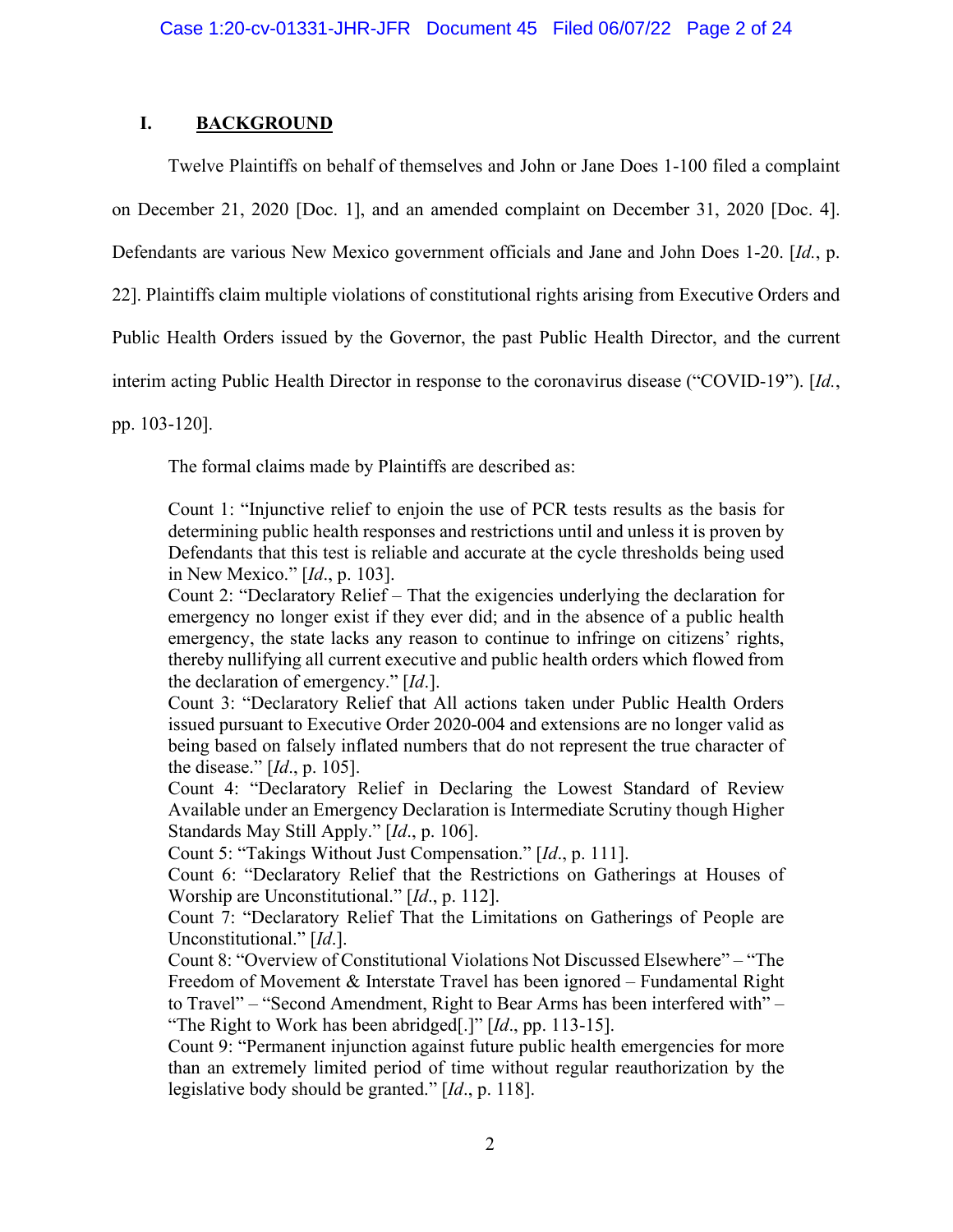### Case 1:20-cv-01331-JHR-JFR Document 45 Filed 06/07/22 Page 3 of 24

Count 10: "Damages should be granted for Plaintiffs in an amount determined appropriate by the finder of fact pursuant to 42 U.S. Code § 1983." [*Id*., p. 120].

Defendants Governor Lujan Grisham and Secretary-Designate Collins filed a motion to dismiss the case on January 26, 2021, raising twelve different grounds for dismissal. [Doc. 8]. Plaintiffs responded on February 17, 2021, and Defendants replied on March 23, 2021. [Docs. 18 and 28]. The Court granted Intervenor Arthur Firstenberg's motion to intervene in part and allowed him to respond to the Motion to Dismiss. [*See* Doc. 31]. Firstenberg responded on October 1, 2021, and Defendants replied on October 15, 2021. [Docs. 35, 40].

# **II. STANDARD OF REVIEW**

Defendants seek dismissal under Rule 12(b)(1) for lack of standing and lack of jurisdiction and under Rule 12(b)(6) for failure to state a claim. [Doc. 28, pp. 2-3; *see generally* Docs. 8, 28]. Defendants clarify that they "are only making a facial challenge at this time." [Doc. 28, p. 3].

Under Federal Rule of Civil Procedure 12(b)(1), a defendant may seek dismissal of a lawsuit for lack of subject matter jurisdiction. Fed. R. Civ. P. 12(b)(1). "Rule 12(b)(1) motions generally take one of two forms: (1) a facial attack on the sufficiency of the complaint's allegations as to subject matter jurisdiction; or (2) a challenge to the actual facts upon which subject matter jurisdiction is based." *Ruiz v. McDonnell*, 299 F.3d 1173, 1180 (10th Cir. 2002) (citing *Holt v. United States*, 46 F.3d 1000, 1002–03 (10th Cir. 1995)). Where a Rule 12(b)(1) motion constitutes a facial jurisdictional attack, courts presume all of the factual allegations in the complaint are true. *Id. See Brown v. Buhman*, 822 F.3d 1151, 1179 (10th Cir. 2016) ("It is fundamental, of course, that a dismissal for lack of jurisdiction is not an adjudication of the merits and therefore dismissal must be without prejudice.") (quoted authority and internal alterations omitted). A dismissal for lack of jurisdiction based on standing is without prejudice. *See Brown v. Buhman*, 822 F.3d 1151, 1179 (10th Cir. 2016) ("It is fundamental, of course, that a dismissal for lack of jurisdiction is not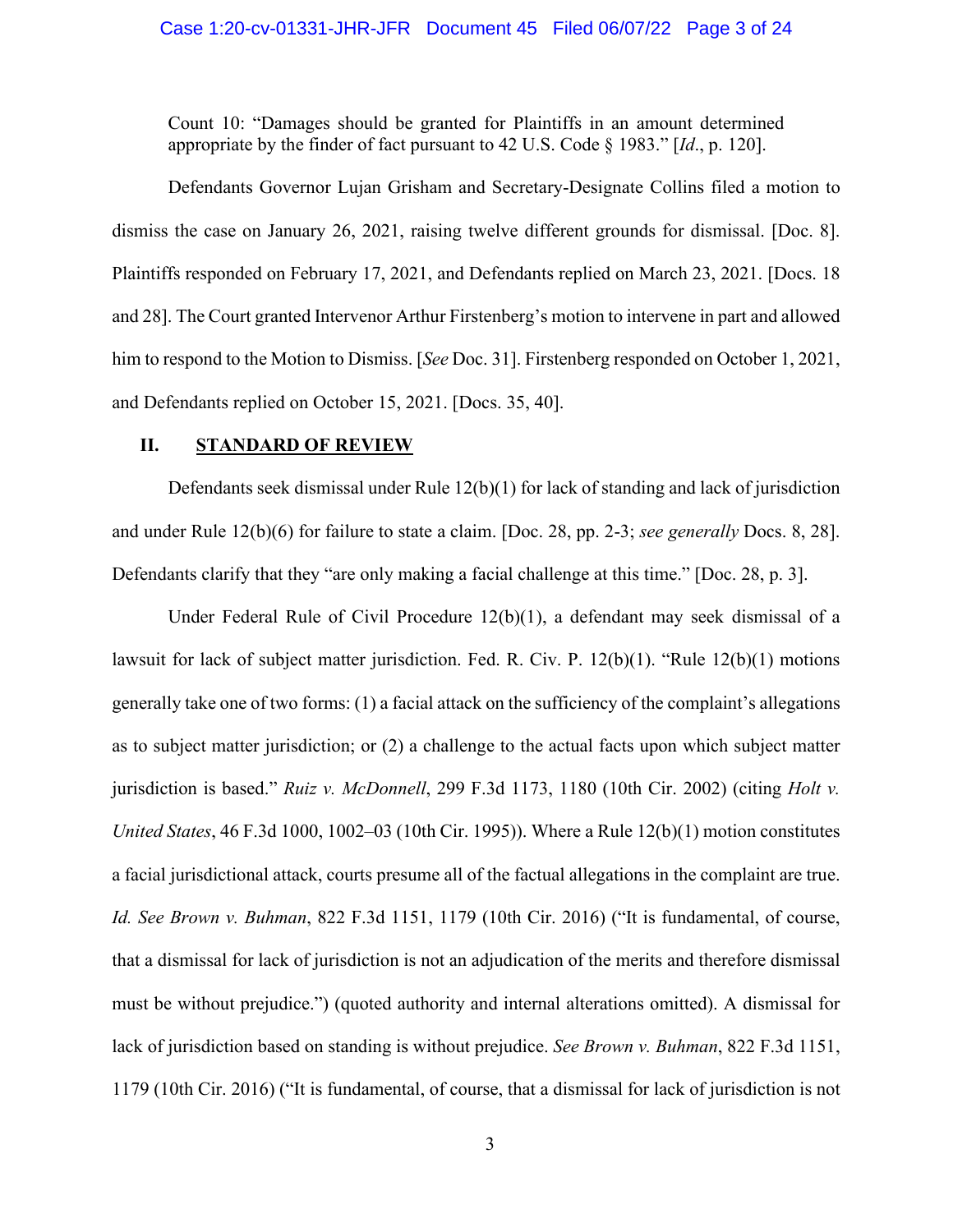# Case 1:20-cv-01331-JHR-JFR Document 45 Filed 06/07/22 Page 4 of 24

an adjudication of the merits and therefore dismissal must be without prejudice.") (quoted authority and internal alterations omitted); *Brereton v. Bountiful City Corp.*, 434 F.3d 1213, 1216 (10th Cir. 2006) ("Since standing is a jurisdictional mandate, a dismissal with prejudice for lack of standing is inappropriate, and should be corrected to a dismissal without prejudice.") (internal citation omitted).

Rule 12(b)(6) authorizes a court to dismiss a complaint for "failure to state a claim upon which relief can be granted." Fed. R. Civ. P. 12(b)(6). Rule 12(b)(6) requires the Court to accept all well-pleaded allegations as true and view them in the light most favorable to the plaintiff. *See Zinermon v. Burch*, 494 U.S. 113, 118 (1990); *Swanson v. Bixler*, 750 F.2d 810, 813 (10th Cir. 1984). The complaint must set forth the grounds of a plaintiff's entitlement to relief through more than labels, conclusions and a formulaic recitation of the elements of a cause of action. *See Bell Atlantic Corp. v. Twombly*, 550 U.S. 544, 555 (2007). To survive a Rule 12(b)(6) motion to dismiss, a plaintiff must allege facts sufficient to state a plausible claim of relief. *Id*. at 570. A claim is facially plausible if the plaintiff pleads facts sufficient for the court to reasonably infer that the defendant is liable for the alleged misconduct. *Ashcroft v. Iqbal*, 556 U.S. 662, 678 (2009) (citing *Twombly*, 550 U.S. at 556). "The plausibility standard is not akin to a 'probability requirement,' but it asks for more than a sheer possibility that a defendant has acted unlawfully." *Id*.

#### **III. ANALYSYIS**

#### **a. STANDING**

Before attacking specific claims, Defendants seek dismissal of the entire complaint based on lack of standing. [Doc. 8, pp. 9-11]. In federal cases, a party bringing suit bears the burden to establish standing; that burden is met by showing: (1) a concrete and particularized injury that is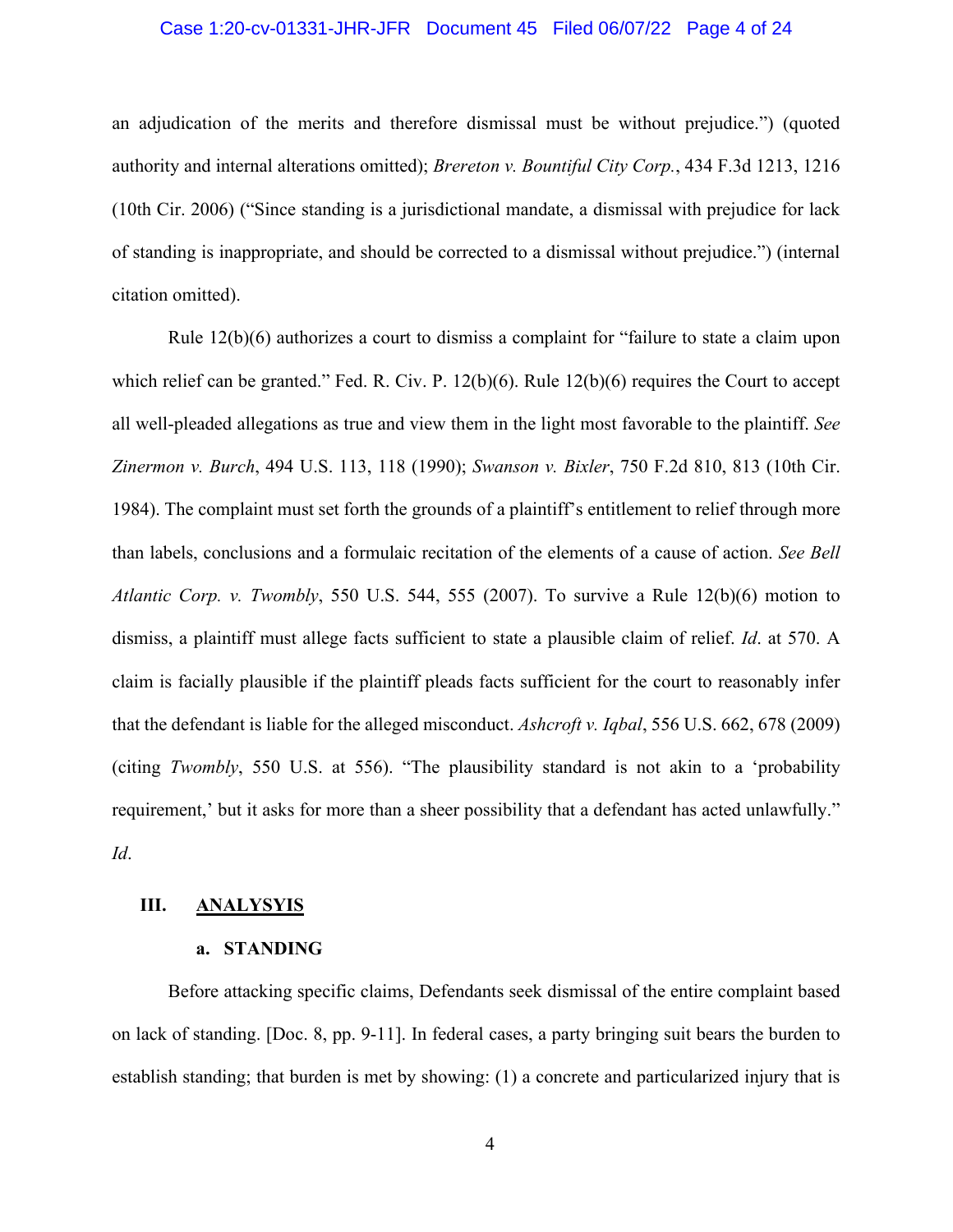# Case 1:20-cv-01331-JHR-JFR Document 45 Filed 06/07/22 Page 5 of 24

actual or imminent; (2) a sufficient causal connection between the injury and the challenged action; and (3) a likelihood that the injury will be redressed by a favorable ruling. *Susan B. Anthony List v. Driehaus*, 573 U.S. 149, 157-58 (2014).

# **i. Non-Parties' Actions**

Defendants ask the Court to dismiss "claims[] which are the result of independent actions of third parties and not likely to be redressed by any favorable decision." [Doc. 8, p. 10 (bracketed omission supplied)]. Defendants do not specifically identify which claims arise from third-party action but instead give an example and then propose "[e]ven a cursory review of Plaintiffs' allegations demonstrates that Plaintiffs' claims largely emanate from the actions of non-parties to this action." [*Id*.].

Article III standing requires a plaintiff's injury to be fairly traceable to the challenged action of a defendant and not the result of the independent action of some third party not before the court. *Lujan v. Defenders of Wildlife*, 504 U.S. 555, 560-561 (1992). A plaintiff must prove at least a substantial likelihood that the defendant's conduct caused plaintiff's injury in fact. *See Hernandez v. Grisham*, 499 F. Supp. 3d 1013, 1050 (D.N.M. 2020). Not all non-parties' actions are "independent actions." For example, in *Hernandez*, the court held that parents of certain students had standing to sue the governor regarding a school's reentry guidance because the governor was heavily involved in creating the guidance. *See id*. at 1052.

For redressability, a party must establish that it is likely, not merely speculative, that the injury will be redressed by a favorable decision. *Lujan*, 504 U.S. at 561. Some claims resulting from non-parties' actions are redressable. The *Hernandez* court held that a decision against the governor would likely redress plaintiffs' injuries because the governor "has the ability to re-open schools for in-person instruction." *Hernandez*, 499 F. Supp. 3d at 1053-54.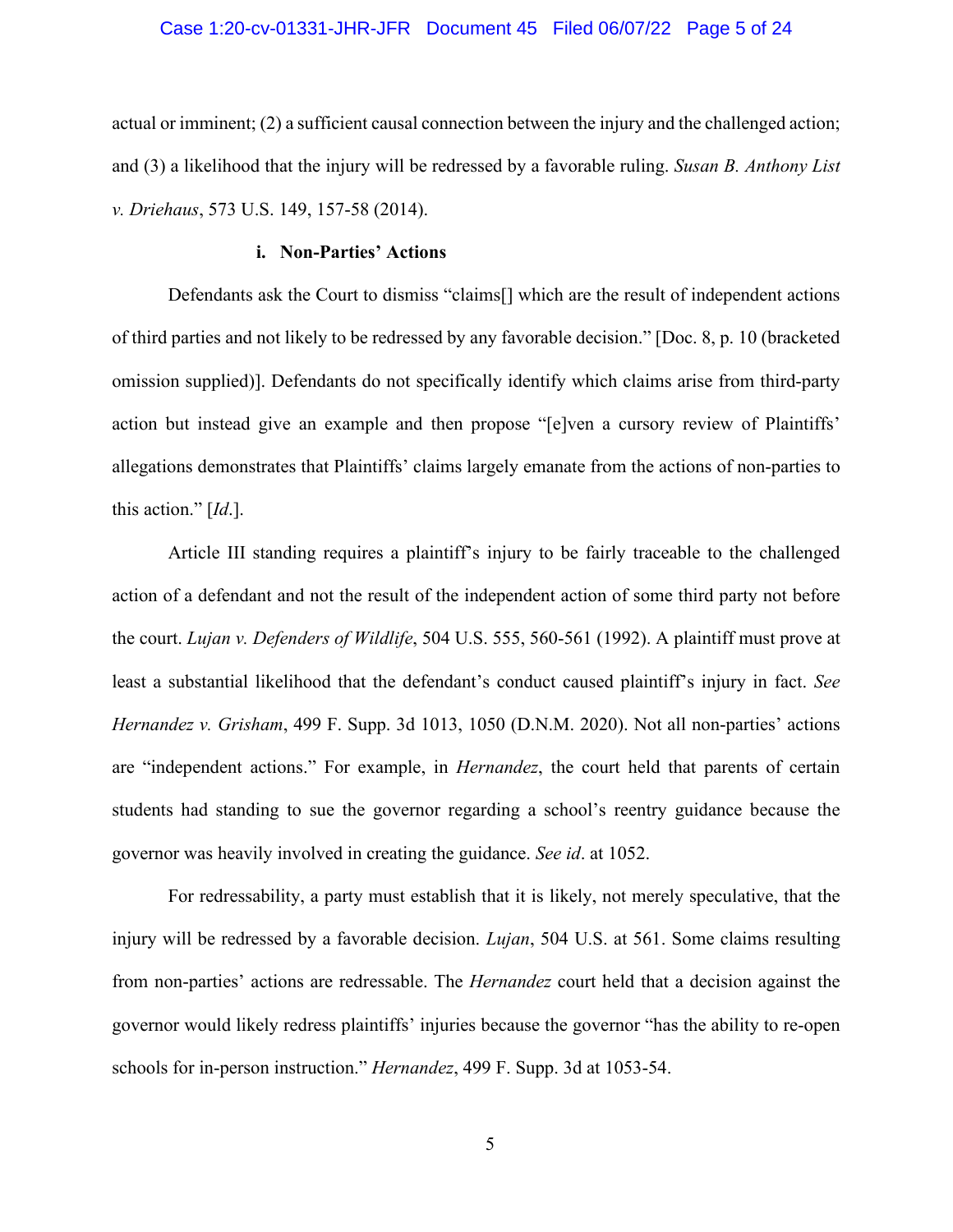# Case 1:20-cv-01331-JHR-JFR Document 45 Filed 06/07/22 Page 6 of 24

Defendants not only fail to identify which claims are the result of non-parties' actions but also do not explain why specific claims fail causation or redressability other than that they are the result of non-party actions. [Doc. 8, pp. 9-10]. Non-party actions do not categorically fail causation and redressability and Defendants do not explain how Plaintiffs' fail to show "substantial likelihood" of traceability to Defendants nor how redressability is not likely but merely speculative. The Court is not an advocate for either party and cannot, given a general challenge, craft its specific form. *See Hall v. Bellmon*, 935 F.2d 1106, 1110 (10th Cir. 1991). Based on the arguments presented, the Court cannot dismiss Plaintiffs' claims allegedly arising from non-party actions.

# **ii. General Grievances**

Defendants argue that "Plaintiffs' claims must also be dismissed to the extent that they are mere[ly] generalized grievances about the hardships of living during a pandemic and being subject to restrictions allegedly based on false information." [Doc. 8, p. 10].

To establish Article III standing, plaintiffs must allege a "concrete and particularized" injury. *Susan B. Anthony List v. Driehaus*, 573 U.S. 149, 157-58 (2014). Mere statement of a generally available grievance about the government does not show standing. *Lujan*, 504 U.S. at 573-74.

Defendants do not adequately identify which claims are "generalized grievances." [*See*  Doc. 8, pp. 10-11]. It is not obvious which claims are "generalized grievances." Again, the Court is not an advocate for either party. Without Defendants' identification of vulnerable claims and individualized legal arguments in support, the Court cannot identify to what extent Plaintiffs' claims are based on "generalized grievances." Therefore, the Court does not dismiss any claim based on its "general" character.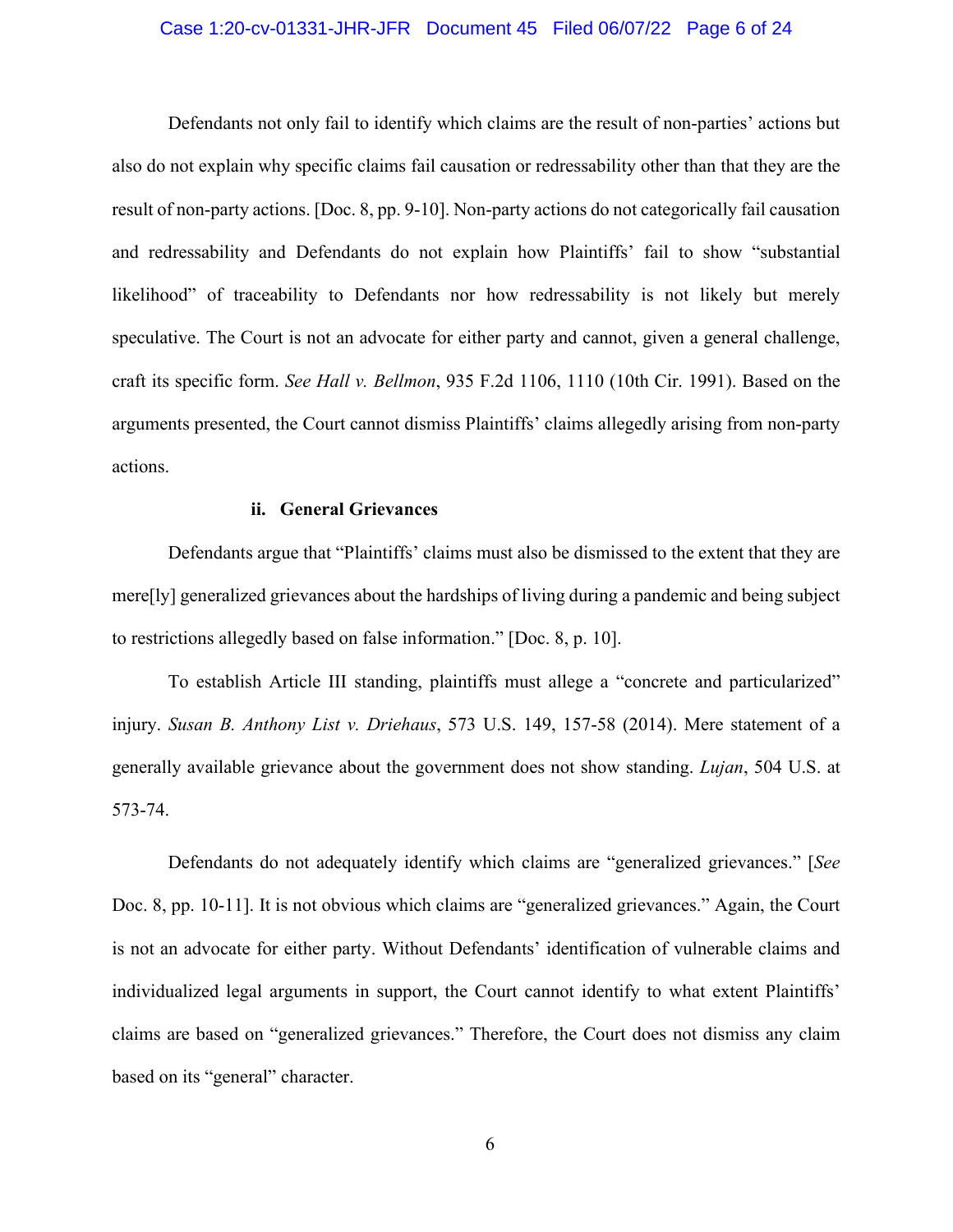# **b. FORMAL CLAIMS**

To analyze Plaintiffs' claims by type, the Court will address them out of numerical order.

#### **i. Counts 2, 3, and 9**

On March 11, 2020, the Governor issued Executive Order 2020-004 proclaiming "a public health emergency in accordance with NMSA 1978, 12-10A-5 of the Public Health Emergency Response Act" and ordering all cabinets, departments and agencies to comply with the directives in the Executive Order and instructions given by the Department of Health. *See* N.M. Exec. Order No. 2020-004 (March 11, 2020), https://www.governor.state.nm.us/wpcontent/uploads/2020/03/Executive-Order-2020-004.pdf. This Executive Order was renewed multiple times. *See e.g.* N.M. Exec. Order No. 2020-054 (September 15, 2021), https://www.governor.state.nm.us/wp-content/uploads/2021/09/Executive-Order-2021-054.pdf. The Secretary of the New Mexico Department of Health subsequently issued several Public Health Orders requiring masks and limiting operating capacities of businesses. *See e.g.* N.M. Public Health Order (September 15, 2021), https://cv.nmhealth.org/wp-content/uploads/2021/09/091521- PHO-Masks.pdf; N.M. Public Health Order (May 14, 2021), https://cv.nmhealth.org/wpcontent/uploads/2021/05/NCOV-PHO-20210514-.pdf.

In counts 2, 3 and 9, Plaintiffs ask the Court to declare that the public health emergency no longer exists and the public health orders are no longer valid, and to order limitations on future declarations of public health emergencies. [Doc. 4, pp. 103, 105, 118; *see supra* pp. 2-3].

The Eleventh Amendment provides that the power of federal courts "shall not be construed to extend to any suit in law or equity, commenced or prosecuted against one of the United States by Citizens of another State." U.S. Const. amend. XI. A State's sovereign immunity is not limited to the literal terms of the Eleventh Amendment and "an unconsenting State also is immune from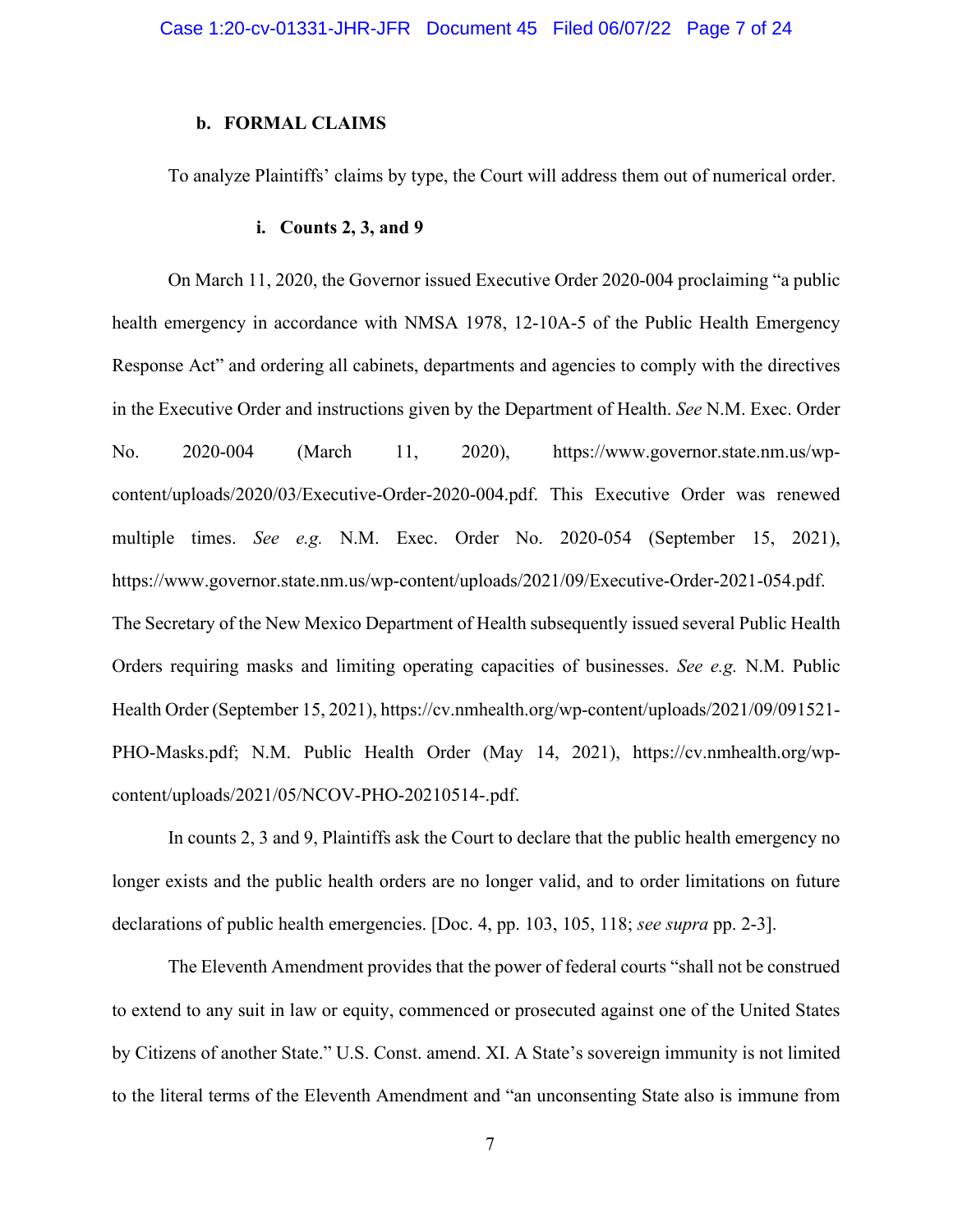## Case 1:20-cv-01331-JHR-JFR Document 45 Filed 06/07/22 Page 8 of 24

suits by its own citizens." *Tennessee Student Assistance Corp. v. Hood*, 541 U.S. 440, 446 (2004). "[A]bsent waiver or valid abrogation, federal courts may not entertain a private person's suit against a State." *Virginia Office for Prot. & Advocacy v. Stewart*, 563 U.S. 247, 254 (2011). Where a plaintiff nominally sues only state officials, the Eleventh Amendment bars suit if the State is the real, substantial party in interest and regardless of whether the suit seeks damages or injunctive relief. *Pennhurst State Sch. & Hosp. v. Halderman*, 465 U.S. 89, 102 (1984). *Pennhurst*, under federalism principles, also bars federal courts from enjoining state officials under state law. *Id*. For example, in *Denver Bible Church v. Azar*, the court observed that claims that Colorado's executive orders violated the Colorado Constitution and Colorado Disaster Emergency Act are likely barred by the Eleventh Amendment. 494 F. Supp. 3d 816, 840 (D. Colo. 2020).

The Governor declared a public health emergency pursuant to a state statute, NMSA 1978, § 12-10A-5 (2003) (New Mexico Public Health Emergency Response Act). *See* N.M. Exec. Order No. 2020-004 (March 11, 2020). Plaintiffs ask the Court to find that the declaration is no longer valid and to limit state officials from declaring future public health emergencies under a state statute. Plaintiffs do not allege any federal basis for this relief, and the issue of whether a public health emergency exists under the New Mexico Public Health Emergency Response Act is a question of state law. Essentially, Plaintiffs are asking the federal court to instruct state officials how to conform their conduct to state law. These are precisely the types of issues identified by *Pennhurst* that create a conflict with principles of federalism. *See* 465 U.S. at 102.

Plaintiffs would have the Court analogize this case to *Home Building & Loan Assn. v. Blaisdell*, 290 U.S. 398 (1934), and *Chastleton Corp. v. Sinclair*, 264 U.S. 543 (1924). They are distinguishable. Neither *Blaisdell* nor *Sinclair* addressed the principles of federalism. If the question of whether an exigency persists is open to judicial inquiry, *Blaisdell* and *Sinclair* do not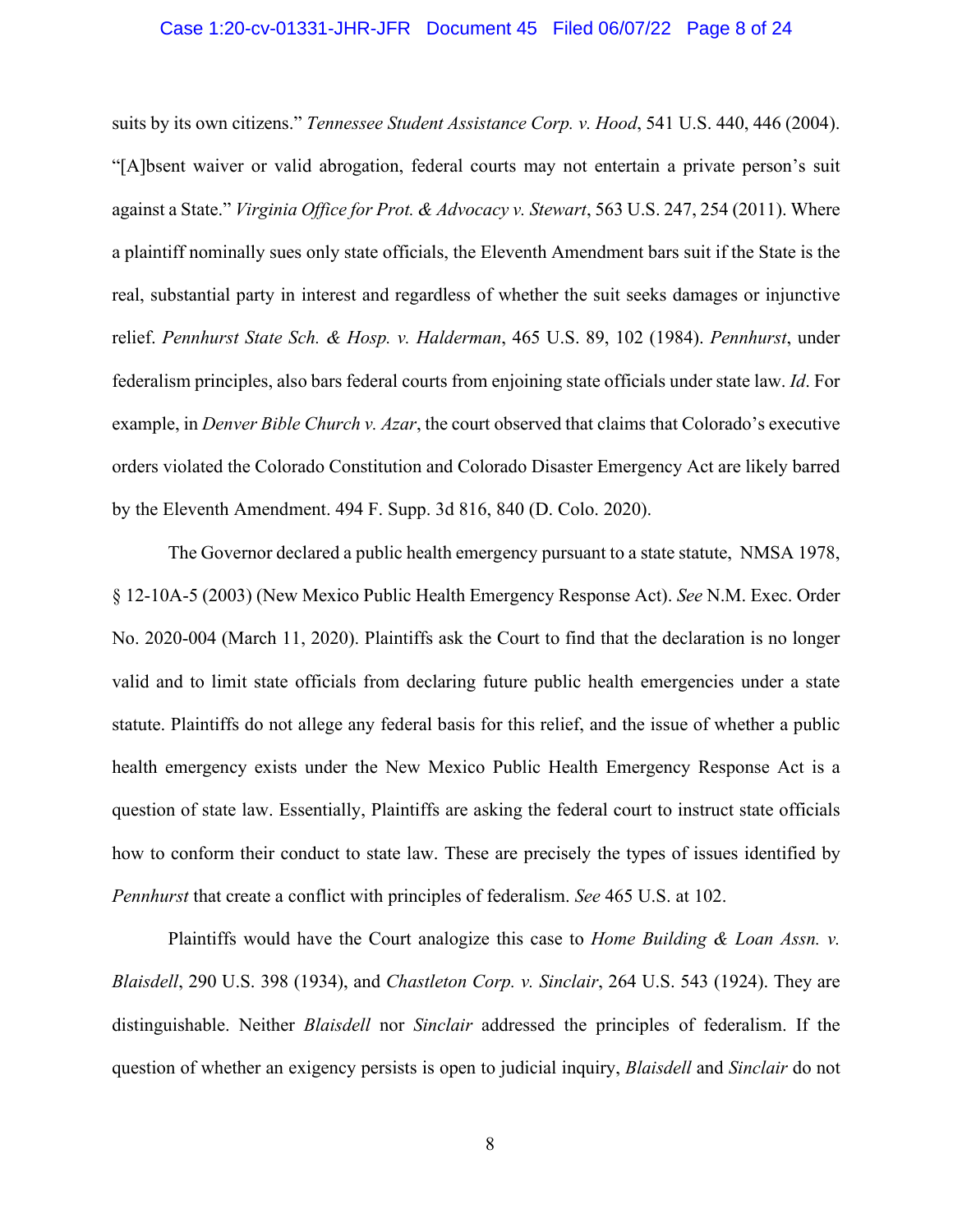# Case 1:20-cv-01331-JHR-JFR Document 45 Filed 06/07/22 Page 9 of 24

recognize federal authority to second-guess a state declaration of a public health emergency under state statute.

Counts 2, 3 and 9 will be dismissed without prejudice based on sovereign immunity. *See Clark v. N.M. Dept. of Corr.*, 58 F. App'x 789, 791 (10th Cir. 2003) ("The court properly dismissed the claims [based on the Eleventh Amendment], but they should have been dismissed without prejudice.").

#### **ii. Count 4**

Plaintiffs propose in Count 4 that that the Court declare that the lowest standard of judicial review for all emergency declarations is intermediate scrutiny. [Doc. 4, p. 106]. Defendants object that a constitutional standard of review cannot be determined abstractly but requires a context of a discrete and actual claim of injury. [Doc. 8, p. 13].

Article III of the United States Constitution limits the jurisdiction of federal courts to "[c]ases" and "[c]ontrovers[ies]." U.S. Const. art. III, § 2, cl. 1. Courts cannot act in the absence of an actual dispute between adverse litigants and a substantial likelihood that a decision in favor of a claimant will bring about some change or have some effect. Ervin Chemerinsky, *Constitutional Law Principles and Policies* 54-56 (6th ed. 2019) (citing Henry Melvin Hart, David L. Shapiro & Daniel J. Meltzer, *Hart & Wechsler's The Federal Courts and the Federal System* 65-67 (5th ed. 2003)); *see Hayburn's Case*, 2 U.S. 408, 409 (1792). Courts do not issue advisory opinions. *Hayburn's Case*, 2 U.S. at 409.

[T]he implicit policies embodied in Article III . . . impose the rule against advisory opinions. [The rule] implements the separation of powers [and] also recognizes that such suits often are not pressed before the Court with that clear concreteness provided when a question emerges precisely framed and necessary for decision from a clash of adversary argument exploring every aspect of a multifaceted situation embracing conflicting and demanding interests.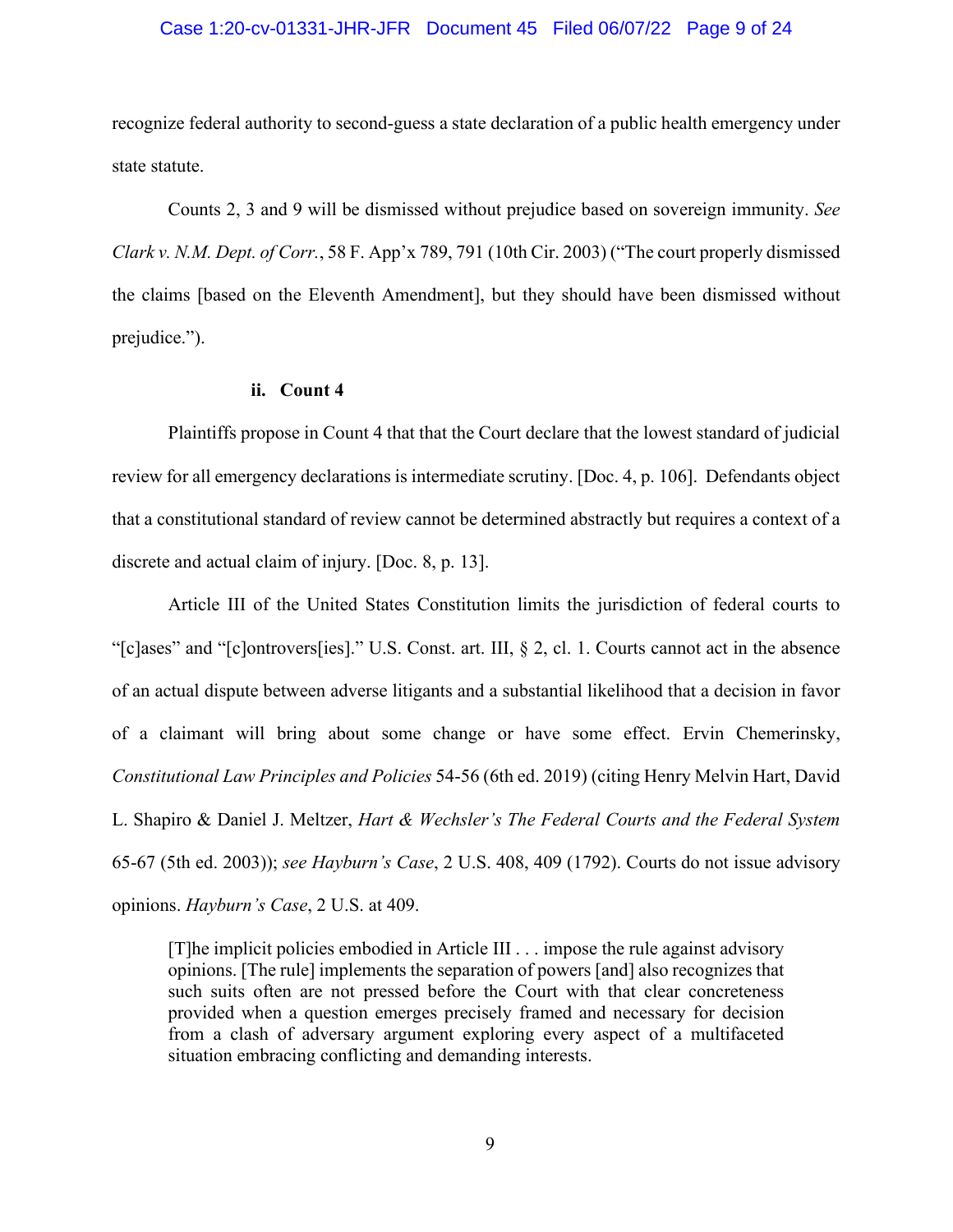*Flast v. Cohen*, 392 U.S. 83, 96-97 (1968).

Determination of a proper standard of review depends upon specific facts that establish the legal context. For example, claims of violation of the constitutional right to free exercise of religion can, depending upon the nature of the violation, be tested by different standards.

[A] law that is neutral and of general applicability need not be justified by a compelling governmental interest even if the law has the incidental effect of burdening a particular religious practice.

*Church of Lukumi Babalu Aye, Inc. v. Hialeah*, 508 U.S. 520, 531-47 (1993). But a different legal rule may trigger a different standard:

A law burdening religious practice that is not neutral or not of general application must undergo the most rigorous of scrutiny.

*Id.*

A determination of the level of constitutional review is a step in resolving a plausible constitutional claim, but Plaintiffs do not cite any authority for their position that declaration of a standard of review itself is a form of relief. This claim, isolated from an actual case or controversy, therefore solicits an advisory opinion beyond the jurisdiction of the Court. Count 4 will be dismissed.

# **iii. Count 1**

The Governor issued Executive Order 2020-004 in part because of testing that confirmed COVID-19 infections in New Mexico. *See* N.M. Exec. Order No. 2020-004 (March 11, 2020). Plaintiffs allege that the State used polymerase chain reaction ("PCR") tests to identify infections but the tests are inaccurate. [*See* Doc. 4, pp. 67-92]. In Count 1, Plaintiffs seek to enjoin the use of PCR test results as the basis for determining public health responses. [Doc. 4, p. 101].

The Governor declared a public health emergency pursuant to state statute; Plaintiffs do not allege any federal basis in Count 1. Sovereign immunity bars federal courts from enjoining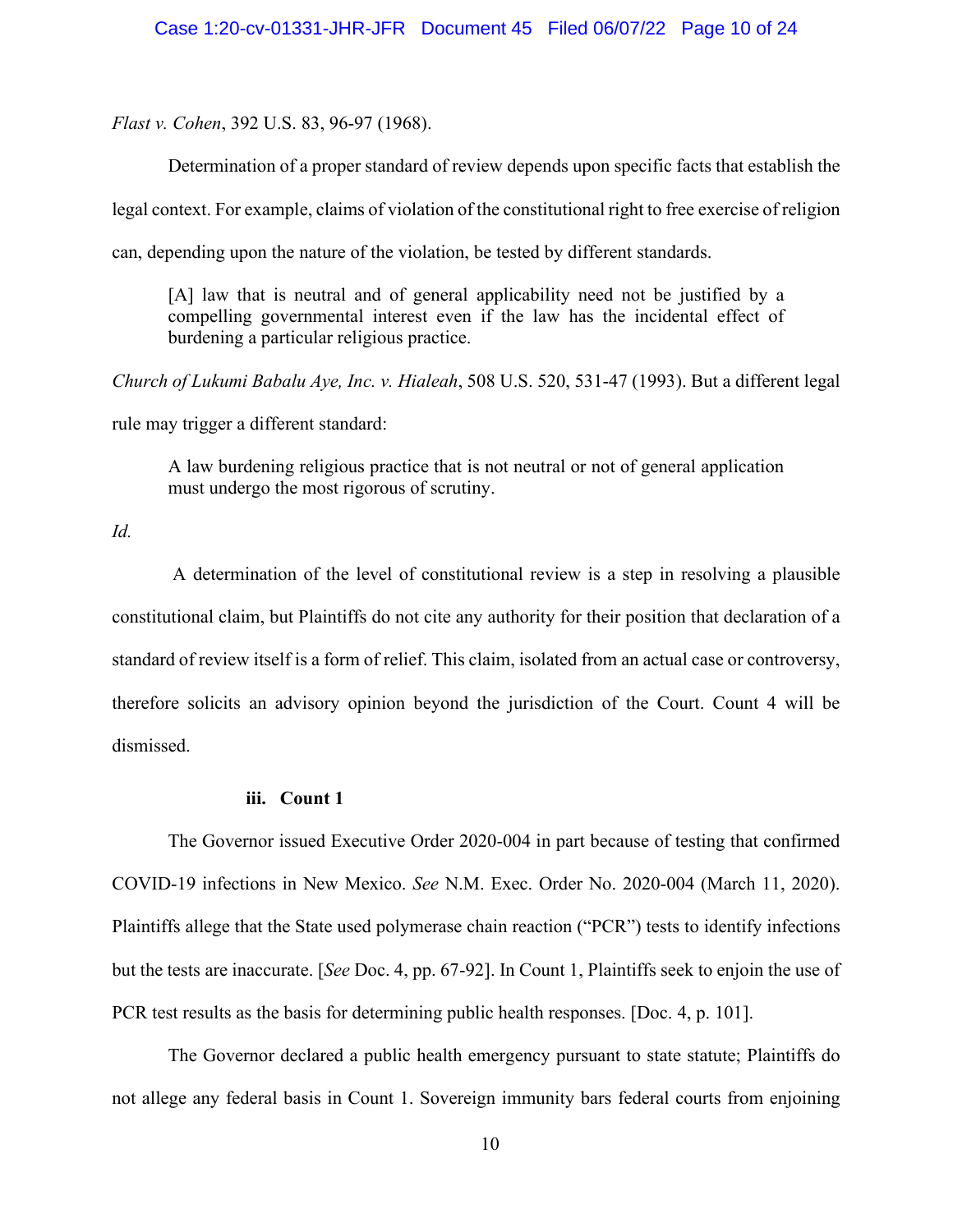# Case 1:20-cv-01331-JHR-JFR Document 45 Filed 06/07/22 Page 11 of 24

state officials under state law. *Pennhurst State Sch. & Hosp.*, 465 U.S. at 102. *Pennhurst* "held that Article III courts sitting in equity are without authority to remedy a State's or its officers' violations of State law; [the court] may only grant injunctive relief of this type to 'vindicate federal *rights*. . .'" *Safe Streets Alliance v. Hickenlooper*, 859 F.3d 865, 904-05 (10th Cir. 2017) (emphasis in original). Plaintiffs ask the Court to instruct state officials how to conform their conduct to state law, relief beyond federal district court jurisdiction. Therefore, Count 1 is dismissed without prejudice based on sovereign immunity.

# **iv. Count 5**

Various Plaintiffs<sup>[1](#page-10-0)</sup> allege that Defendants designated their businesses as "non-essential." [Doc. 4, pp. 16-17]. This designation, at times, limited operational capacities. *See e.g.,* N.M. Public Health Order (May 14, 2021) (Department of Health Secretaries set out a "Red to Green" framework based on counties' specific COVID-19 case levels and, for example, at the highest ("red") level: limited "essential businesses" that are identified as a "retail space" to 25% of the maximum capacity). Plaintiffs allege resulting "Takings Without Just Compensation." [Doc. 4, p. 111].

Courts have identified two categories of regulatory action that are "per se" takings: (1) "where government requires an owner to suffer a permanent physical invasion of her property however minor," and (2) "regulations that completely deprive an owner of 'all economically beneficial use' of her property." *Lingle v. Chevron U.S.A., Inc.*, 544 U.S. 528, 538 (2005) (citing *Lucas v. S.C. Coastal Council*, 505 U.S. 1003 (1992)) (quoted authority and internal alterations omitted). Outside of these categories, when a regulation impedes the use of property without depriving the owner of all economically beneficial use, a taking may still be found based on "a

<span id="page-10-0"></span><sup>1</sup> For example, Saundra Thompson, Kristine and Phillip Blackmans. [*See* Doc. 4, pp. 16-17].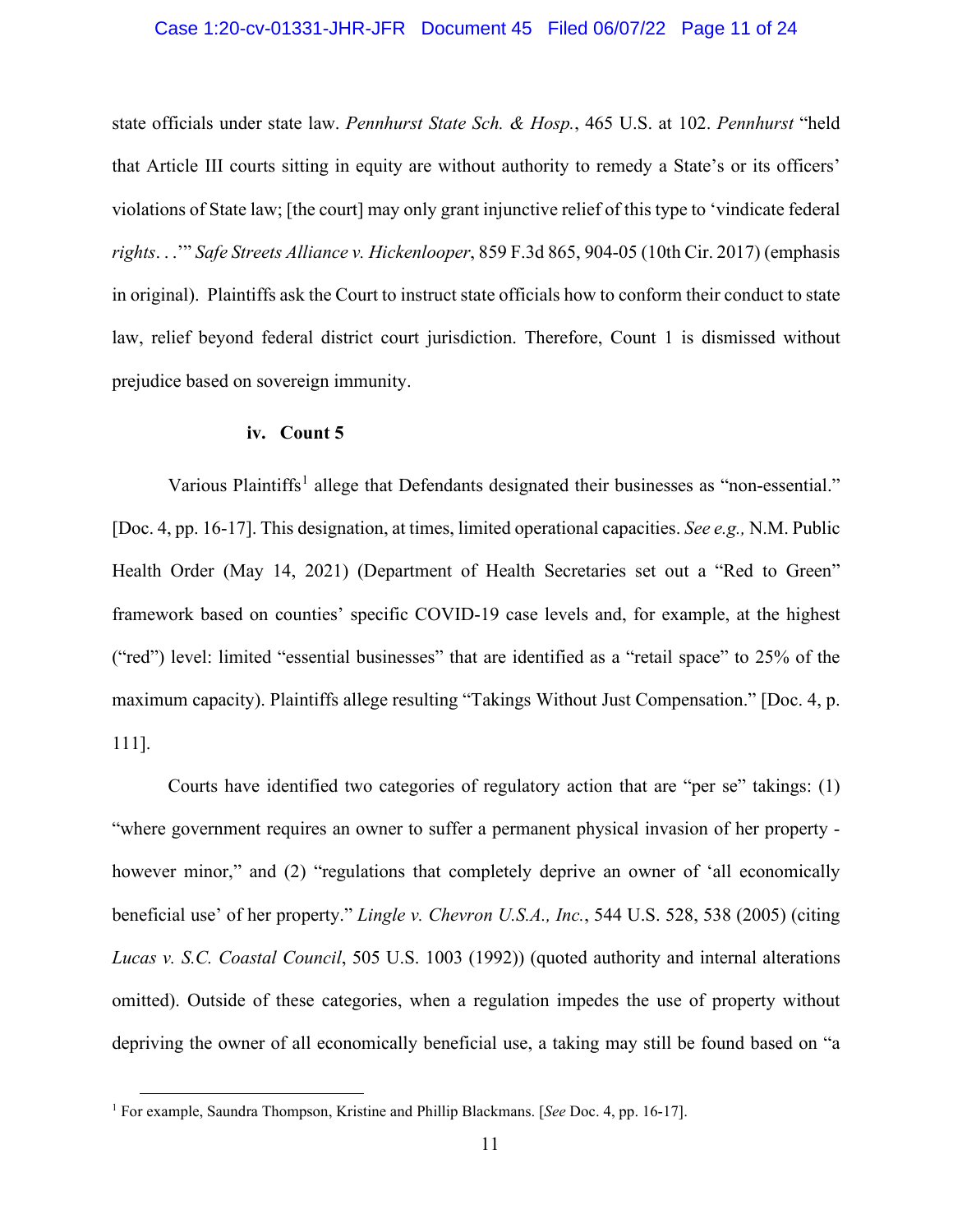# Case 1:20-cv-01331-JHR-JFR Document 45 Filed 06/07/22 Page 12 of 24

'complex of factors' including (1) the economic impact of the regulation on the claimant, (2) the extent to which the regulation has interfered with distinct investment-backed expectations, and (3) the character of the governmental action." *Murr v. Wisconsin*, 137 S. Ct. 1933, 1942 (2017) (citing *Palazzolo v. Rhode Island*, 533 U.S. 606, 617 (2001), citing *Penn Cent. Transp. Co. v. City of New York*, 438 U.S. 104, 124 (1978)). In addition to the traditional takings jurisprudence, relief may be denied based on a doctrine of necessity. *Mugler v. Kansas*, 123 U.S. 623, 668-69 (1887) (A prohibition upon the use of property for purposes that are injurious to the health, morals, or safety of the community, cannot be deemed a taking).

Designation of Plaintiffs' businesses as "non-essential" is not a taking on these facts. Plaintiffs' claim is subject to judicial notice that COVID-19 is a serious and sometimes fatal disease and the public health orders were purportedly enacted for the purposes of stemming the spread of disease and protecting citizens' health and safety. Defendants are immune from liability based on the doctrine of necessity because a prohibition upon the use of property to protect public health cannot be deemed a taking. *See Mulgar*, 123 U.S. at 668-69; *see e.g*. *Underwood v. City of Starkville*, 538 F. Supp. 3d 667, 680 (D. Miss. 2021); *TJM 64, Inc. v. Harris*, 526 F. Supp. 3d 331, 337 (W.D. Tenn. 2021).

Even if the doctrine of necessity does not apply, Plaintiffs fail the traditional regulatory taking test. As explained above, there are two categories of regulatory action that are "per se" takings. Plaintiffs do not assert a permanent physical invasion of property. Nor do Plaintiffs explain how the designation deprived them of all economically beneficial use of their property. Based on the allegations, Blackmans' business was limited to 25% occupancy and was later shut down on November 16, 2020, to comply with a subsequent public health order. [Doc. 4, p. 17]. No other Plaintiffs specifically allege which public health orders shut down which business during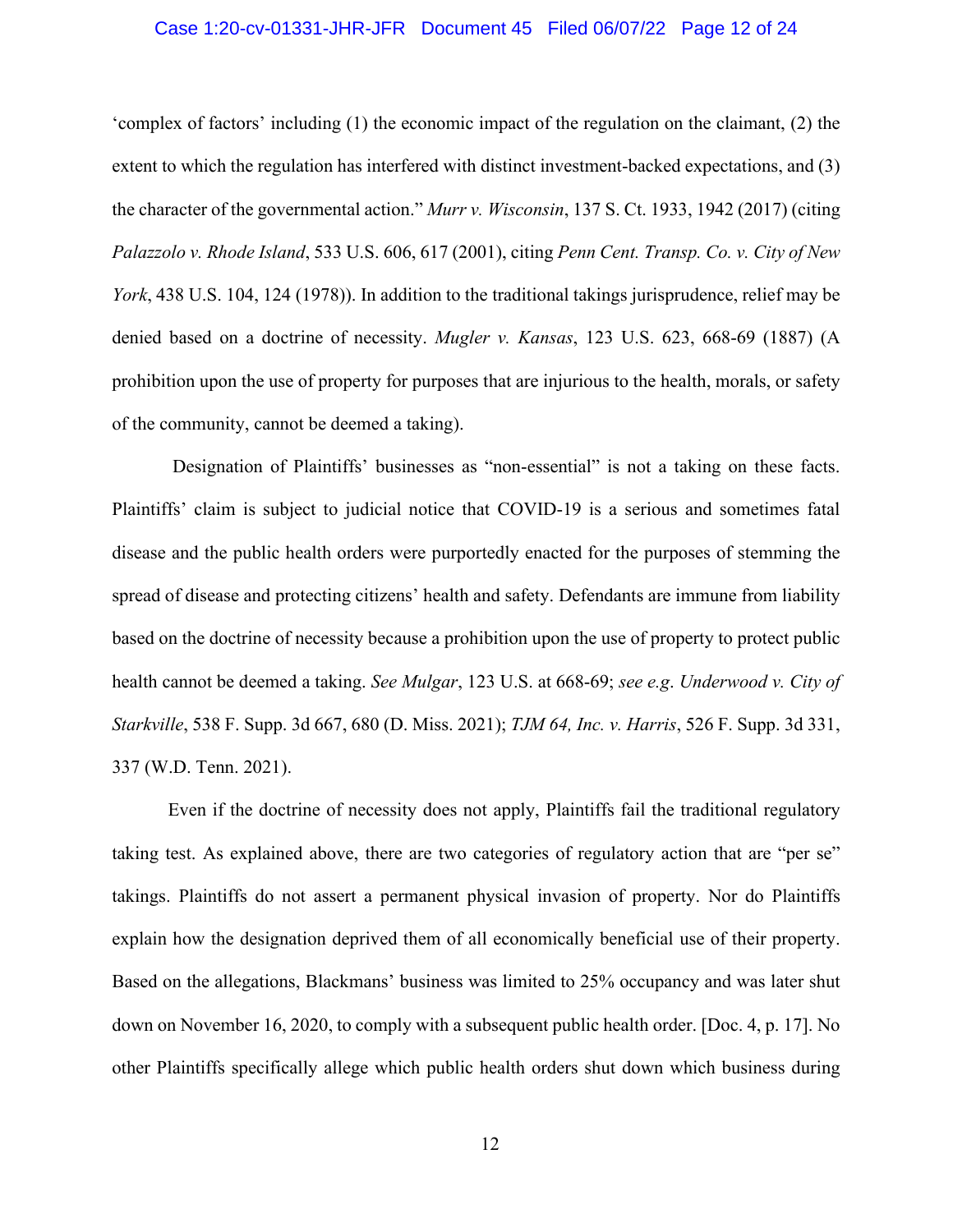# Case 1:20-cv-01331-JHR-JFR Document 45 Filed 06/07/22 Page 13 of 24

what timeframe. Even if public health orders closed a physical business location to entry, there are other potential business options such as online instruction classes and modifying the business activity to avoid a specific regulatory effect. *See TJM 64, Inc.*, 526 F. Supp. 3d at 337. ("Other business models remain available to [the plaintiff], including the option to provide curb-side, pickup or delivery options, to become full-service restaurants, or to use the facilities for non-restaurant purposes.") Because Plaintiffs do not plausibly assert that the public health orders foreclosed all business activity, they fail to state a claim for total loss of economical use. *See Goldblatt v. Town of Hempstead*, 369 U.S. 590, 592 (1962).

Since there is no claim of total loss, the Court analyzes the *Penn Central* factors. *See TJM 64, Inc.*, 526 F. Supp. 3d at 338; *Underwood*, 538 F. Supp. 3d at 680-81. The first *Penn Central*  factor weighs in favor of Plaintiffs because it can reasonably be inferred that designation of Plaintiffs' businesses as non-essential will impose restrictions with an economic impact on them. *See TJM 64, Inc.*, 526 F. Supp. 3d at 338. While, with recent experience, businesses now may weigh COVID-19 regulations and their potential investment impact, they are not the type of regulations that Plaintiffs could reasonably have expected when investing pre-pandemic. *See id*. Therefore, the second *Penn Central* factor also weighs in the Plaintiffs' favor.

The third factor, however, overwhelmingly favors the Defendants because the restrictions were temporary, negative and, arguably, promote the common good. Some public health orders had occupancy limitations<sup>[2](#page-12-0)</sup> while others did not.<sup>[3](#page-12-1)</sup> Each only lasted one month. *See e.g.* N.M. Public Health Order (September 15, 2021). Even though COVID-19 is arguably still a pandemic, there is not a public health order in place at the moment. Thus, the public health orders are temporary in nature which favors the Defendants. *See Bimber's Delwood, Inc.* v. James, 496 F. Supp. 3d 760,

<span id="page-12-0"></span><sup>2</sup> *See e.g.* N.M. Public Health Order (May 14, 2021).

<span id="page-12-1"></span><sup>3</sup> *See e.g.* N.M. Public Health Order (September 15, 2021).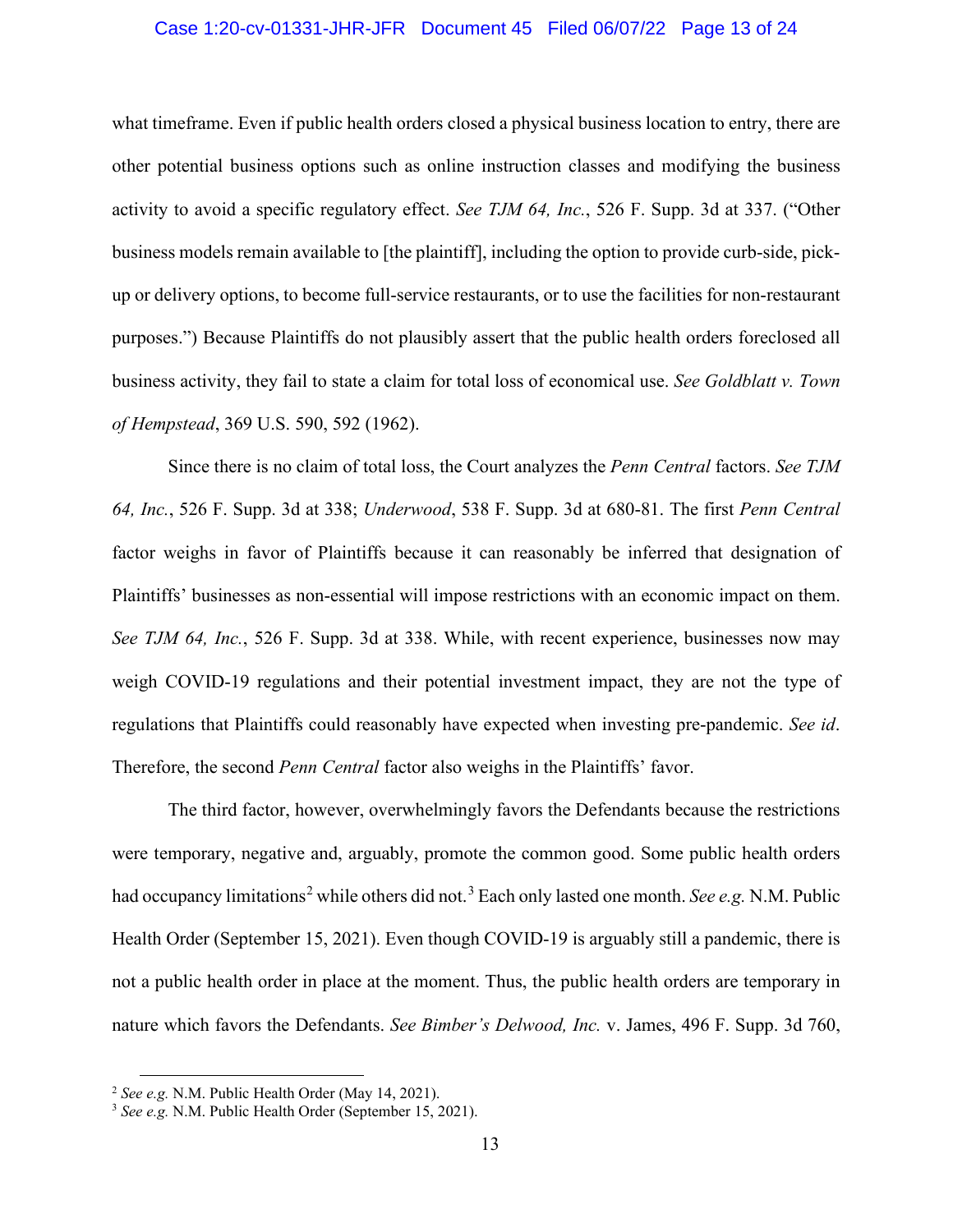#### Case 1:20-cv-01331-JHR-JFR Document 45 Filed 06/07/22 Page 14 of 24

784 (W.D.N.Y. 2020); *Tennessee Scrap. Recyclers Ass'n v. Bredesen*, 556 F.3d 442, 457 (6th Cir. 2009). Rather than affirmative exploitation, physical invasion or permanent appropriation of plaintiffs' assets, the public health orders were negative limitations setting occupancy limits, etc.; their negative character also weighs in favor of the Defendants. *See Luke's Catering Serv., LLC v. Cuomo*, 485 F. Supp. 3d 369, 386-87 (W.D.N.Y. 2020); *Buffalo Teachers Fed'n v. Tobe*, 464 F.3d 362, 375 (2d Cir. 2006). The purpose of the public health orders, to stem a significant health crisis, is clearly a public good. *See TJM 64, Inc.*, 526 F. Supp. 3d at 338. Because the third *Penn Central*  factor weighs overwhelmingly in favor of Defendants, the Court finds that Plaintiffs fail to state a regulatory takings claim.

For these reasons, Count 5 is dismissed with prejudice.

#### **v. Count 6**

Plaintiff Valerie George alleges that her church, Calvary Chapel, was shut down except for remote participation. [Doc. 4, p. 13]. Plaintiff George maintains that the practice of her religion requires social, in-person interaction with other members without masks, [*id.*], and that the public health orders at times required masks and limited mass gatherings. *See e.g.* N.M. Public Health Order (September 15, 2021). She alleges that social interactions with other members without masks – through fellowship, listening to the pastor and participating in the music – are necessary parts of the practice of her religion. [*Id.*]. Plaintiff Marguerite Garner alleges that she cannot congregate, share worship experiences, or sing and read the Bible with others. [*Id.*]. In Count 6, Plaintiffs seek declaratory relief that the restrictions on gatherings at houses of worship are unconstitutional. [*Id.*, p. 112].

The Free Exercise Clause, applied to the States through the Fourteenth Amendment, provides that "Congress shall make no law . . . prohibiting the free exercise [of religion]." *Church*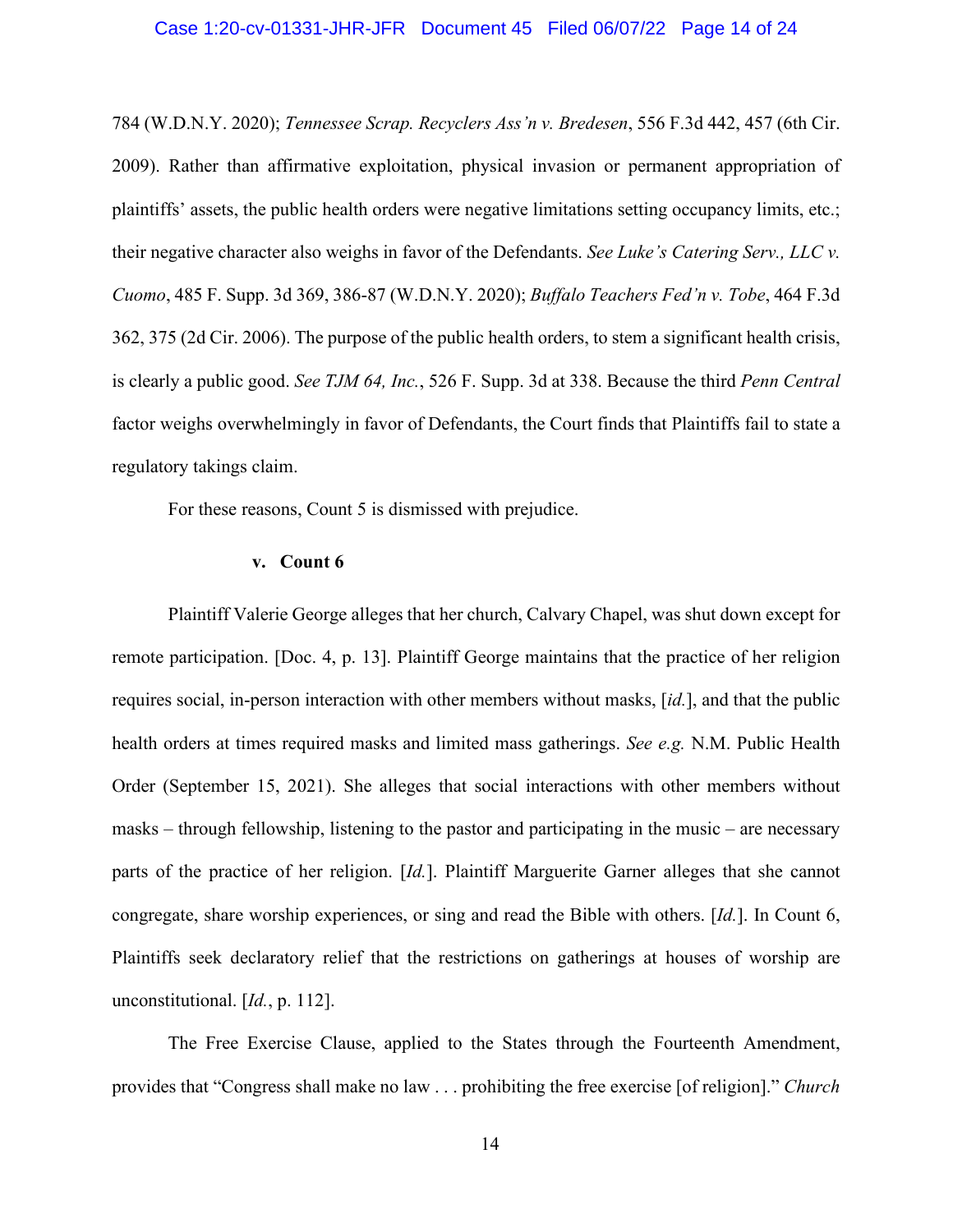# Case 1:20-cv-01331-JHR-JFR Document 45 Filed 06/07/22 Page 15 of 24

*of Lukumi*, 508 U.S. at 531, 546. A law burdening religious practice that is not neutral nor of general application is subject to strict scrutiny. *Id.* Whenever government regulations treat any comparable secular activity more favorably than religious exercise, they are not neutral and generally applicable, and therefore trigger strict scrutiny. *Tandon v. Newsom*, 141 S. Ct. 1294, 1296 (2021) (per curiam) (citing *Diocese of Brooklyn v. Cuomo*, 141 S. Ct. 63, 67-68) (2020)).

Some New Mexico public health orders treated comparable secular activities more favorably than religious exercise. For example, the April 11, 2020, public health order allowed essential businesses 20% occupancy capacity but prohibited mass gatherings in a church, synagogue, mosque or other place of worship. N.M. Public Health Order (April 11, 2020), https://cv.nmhealth.org/wp-content/uploads/2020/04/04\_11\_20\_PHO\_Amended.pdf; *see also*  Michelle Lujan Grisham (@GovMLG), Twitter (April 11, 2020, 5:15 PM), https://twitter.com/GovMLG/status/1249113771076767744 (The Governor announced via Twitter that houses of worship would no longer be exempt from New Mexico's prohibition of mass gatherings). Bike repair shops were considered essential businesses at the time. *See* Tony Raap, Bike shops riding out virus storm, Santa Fe New Mexican (April 5, 2020), https://www.santafenewmexican.com/news/adventure/bike-shops-riding-out-virus-

storm/article\_f5c5b7b8-75d1-11ea-9fba-87f099306b93.html. Defendants concede that the public health orders are subject to strict scrutiny in the First Amendment context. [*See* Doc. 28, p. 6, n. 4 ("Defendants still contend that *Jacobson* provides the correct standard of review outside the First Amendment context)]. Taking the allegations as true<sup>[4](#page-14-0)</sup>, it is plausible that the Plaintiffs state a freedom of religion claim. Therefore, whether the public health orders survive strict scrutiny is a

<span id="page-14-0"></span><sup>4</sup> For instance, Plaintiff George maintains that the practice of her religion requires social, in-person interaction with other members without masks. [*See supra* p. 14].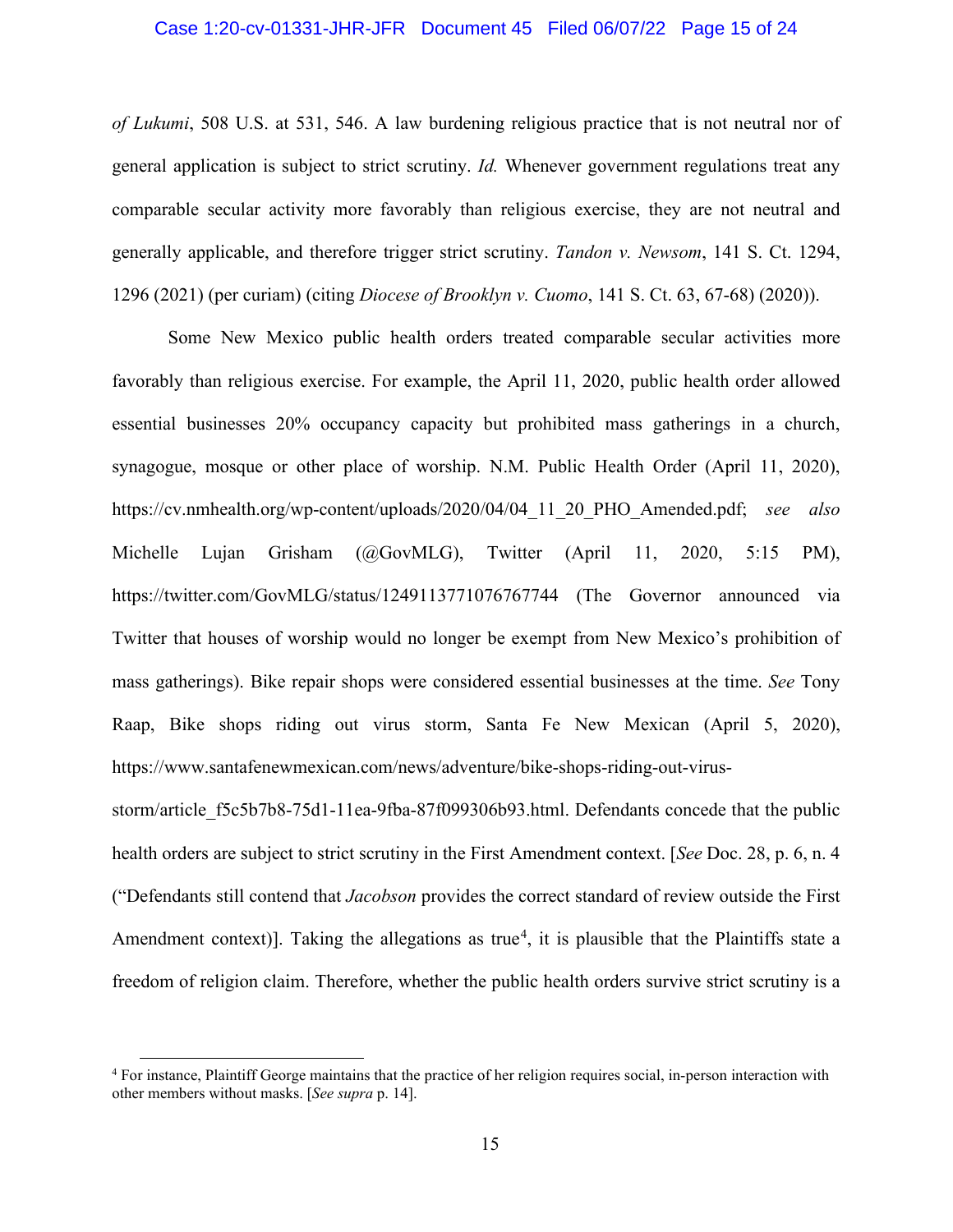# Case 1:20-cv-01331-JHR-JFR Document 45 Filed 06/07/22 Page 16 of 24

factual inquiry that cannot be resolved on this Motion.<sup>[5](#page-15-0)</sup> For the above reasons, Plaintiffs alleged a plausible freedom of religion claim, and this Count cannot be dismissed at this stage.

# **vi. Count 7**

Plaintiffs allege generally that "[t]he mass gathering prohibition has had a serious effect on political speech as it interfered with political organizing, rallies and meetings leading up to the recent elections. But the right to associate is much broader than gathering for political speech." [Doc. 4, p. 113]. The only possible specific allegation regarding the right is by Plaintiff Pamela McKinley on behalf of her 14-year-old, G.M., who claims deprivation of assembly with other students because the Civil Air Patrol was shut down for violation of the mask mandate. [*See id.*, pp. 11-12]. In Count 7, Plaintiffs seek "Declaratory Relief That the Limitations on Gatherings of People are Unconstitutional." [*Id.*, p. 112].

The First Amendment protects both intimate and expressive associations. *Grace United Methodist Church v. City. of Cheyenne*, 451 F.3d 643, 658 (10th Cir. 2006) (citing *Bd. of Dirs. of Rotary Int'l v. Rotary Club of Duarte*, 481 U.S. 537, 544 (1987)). Expressive association claimants must demonstrate that they are asserting their right to associate for purpose of engaging in First Amendment protected activities, *i.e.*, -- speech, assembly, petition for the redress of grievances, and the exercise of religion. *Id.* Plaintiff McKinley's specific claim is not a plausible claim of interference with First Amendment rights.

<span id="page-15-0"></span><sup>&</sup>lt;sup>5</sup> To satisfy strict scrutiny, Defendants must demonstrate that the public health orders are narrowly tailored to further a compelling government interest. *See Grace United Methodist Church v. City of Cheyenne*, 451 F.3d 643, 649 (10th Cir. 2006). In a similar case, Judge Browning considered New Mexico's June 30, 2020, public health order and observed that it was likely not narrowly tailored to preserve religious freedoms. *Legacy Church, Inc. v. Kunkel*, 472, F. Supp. 3d 926, 1048-49 (D.N.M. 2020) ("Whatever means are less restrictive, it is certain that a Public Health Order that permits restaurants and gyms to operate at fifty-percent capacity, while limiting houses of worship to twenty-five percent capacity, has not chosen the least restrictive means possible to safeguard the public health while preserving religious freedoms.").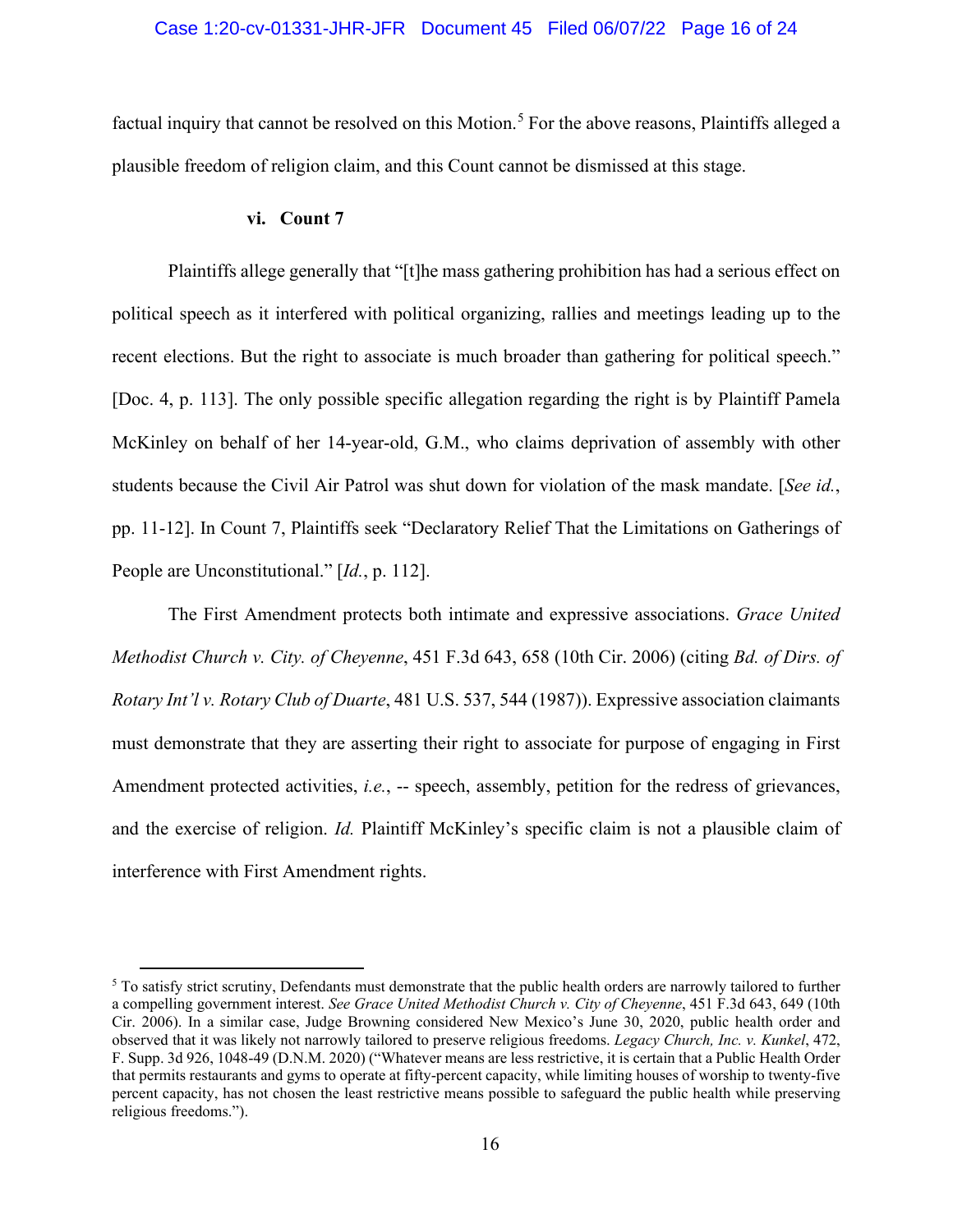# Case 1:20-cv-01331-JHR-JFR Document 45 Filed 06/07/22 Page 17 of 24

With a few exceptions, a party to a federal court case can only assert its own rights and cannot raise the claims of right of a third party who is not before the court. *See Kowalski v. Tesmer*, 543 U.S. 125, 129 (2004). None of the Plaintiffs allege that they intended to engage in protected First Amendment activity such as speech, petition for the redress of grievance, etc. Nor do they allege any relevant activity<sup>[6](#page-16-0)</sup> for an intimate association claim. Because a party can normally only assert his or her own rights, Plaintiffs lack standing to pursue any freedom of association claim.

Article III standing requires a litigant to establish a concrete and particularized injury that is actual or imminent. *See Driehaus*, 573 U.S. at 158. Plaintiffs generally allege that "[t]he mass gathering prohibition has had a serious effect on political speech as it interfered with political organizing, rallies and meetings leading up to the recent elections …" without specifying which organization, what rallies, and how the public health orders regulate them. [*See* Doc. 4, pp. 112- 13]. Without more, Plaintiffs fail to allege a concrete and particularized injury.

Plaintiffs fail to state a plausible freedom of association claim and lack standing to bring the claims of third parties not before the Court. Count 7 is dismissed without prejudice. *See Brereton*, 434 F.3d at 1216 ("Since standing is a jurisdictional mandate, a dismissal with prejudice for lack of standing is inappropriate, and should be corrected to a dismissal without prejudice.").

<span id="page-16-0"></span><sup>6</sup> Plaintiffs, in response, argue that the public health orders limited "family Christmas or Thanksgiving celebration with more than 5 people" [Doc. 19, p. 25], however, in the complaint, Plaintiffs only state broadly "[w]e also ask the Court to note unequal application of the law with respect to freedom of assembly as demonstrated in unequal treatment in protests which were allowed in contradistinction to other gatherings, including clubs, churches, family gatherings, and other gatherings which were severely restricted [*sic*]." [Doc. 4, p. 113]. Plaintiffs did not advance the family gathering issue in the amended complaint, and the Court therefore will not consider it in this Motion. *See Mobley v. McCormick*, 40 F.3d 337, 340 (10th Cir. 1994) ("the nature of a Rule 12(b)(6) motion tests the sufficiency of the allegations within the four corners of the complaint after taking those allegations as true."). To the extent Plaintiffs included the phrase "family gatherings," it failed because Article III standing requires a litigant to establish a concrete and particularized injury, and Plaintiffs failed to allege which individual Plaintiff intends to do what family gathering, on what date, including how many people, etc.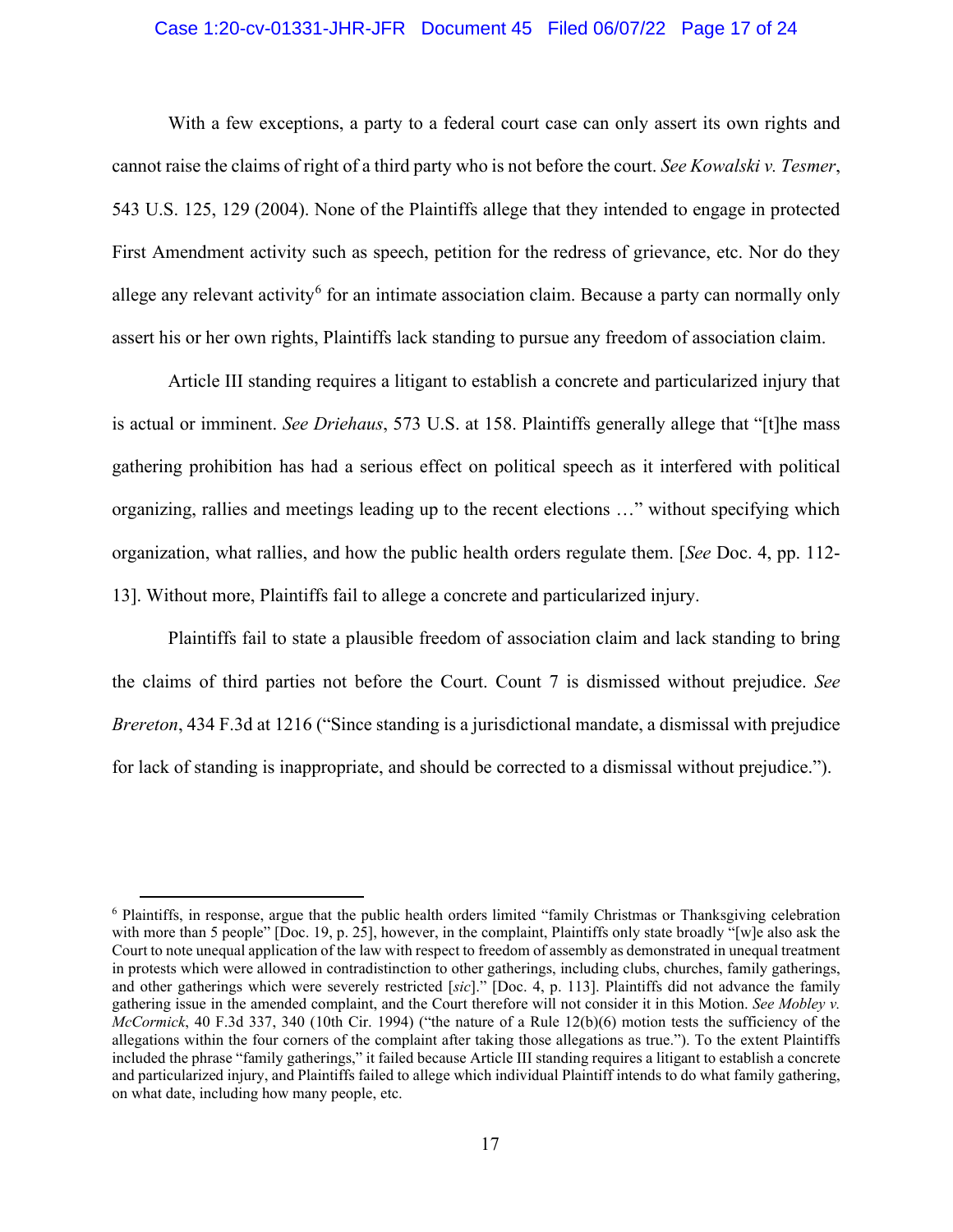#### **vii. Count 8**

In Count 8, Plaintiffs claim harms to the right to interstate travel, the Second Amendment right, and the right to work. [*See* Doc. 4, pp. 113-118]. [7](#page-17-0)

#### **1. Interstate Travel**

Plaintiff David Steputis claims deprivation of a right to interstate travel caused by the Governor's press release which he interpreted to require him to quarantine for two weeks upon each return to New Mexico from another state. [Doc. 4, p. 22]. Plaintiffs allege violations of "The Freedom of Movement & Interstate Travel." [Doc. 4, pp. 113-15].

The "right to travel" embraces at least three different components: (i) the right of a citizen of one State to enter and to leave another State, (ii) the right to be treated as a welcome visitor rather than an unfriendly alien when temporarily present in the second State, and (iii) for those travelers who elect to become permanent residents, the right to be treated like other citizens of that State. *Saenz v. Roe*, 526 U.S. 489, 498 (1999).

Plaintiffs fail to state a right to travel claim because the government action does not burden any of the three *Saenz* components. As alleged, Plaintiffs are welcome to enter New Mexico subject to the two week quarantine, satisfying component one. Components two and three do not apply since Steputis is a New Mexico citizen whereas those two components pertain to visitors to and travelers who elect to become permanent residents of New Mexico. The fact that Defendants do not distinguish in-state citizens and travelers from restricted states regarding two weeks quarantine is precisely the reason other courts found similar quarantines do not violate the right to

<span id="page-17-0"></span><sup>&</sup>lt;sup>7</sup> Even though Plaintiffs did not label this as a separate count, Plaintiffs allege that "Defendants are infringing on the liberty of citizens under the 5th Amendment's due process clause" because "Defendants are compelling Plaintiff [Susana] Vasquez and other business-owners to become law enforcement officers for the State in enforcing its public health orders." [Doc. 4, pp. 117-18]. Because neither party put forth specific arguments on this issue in the Motion, this unenumerated claim remains.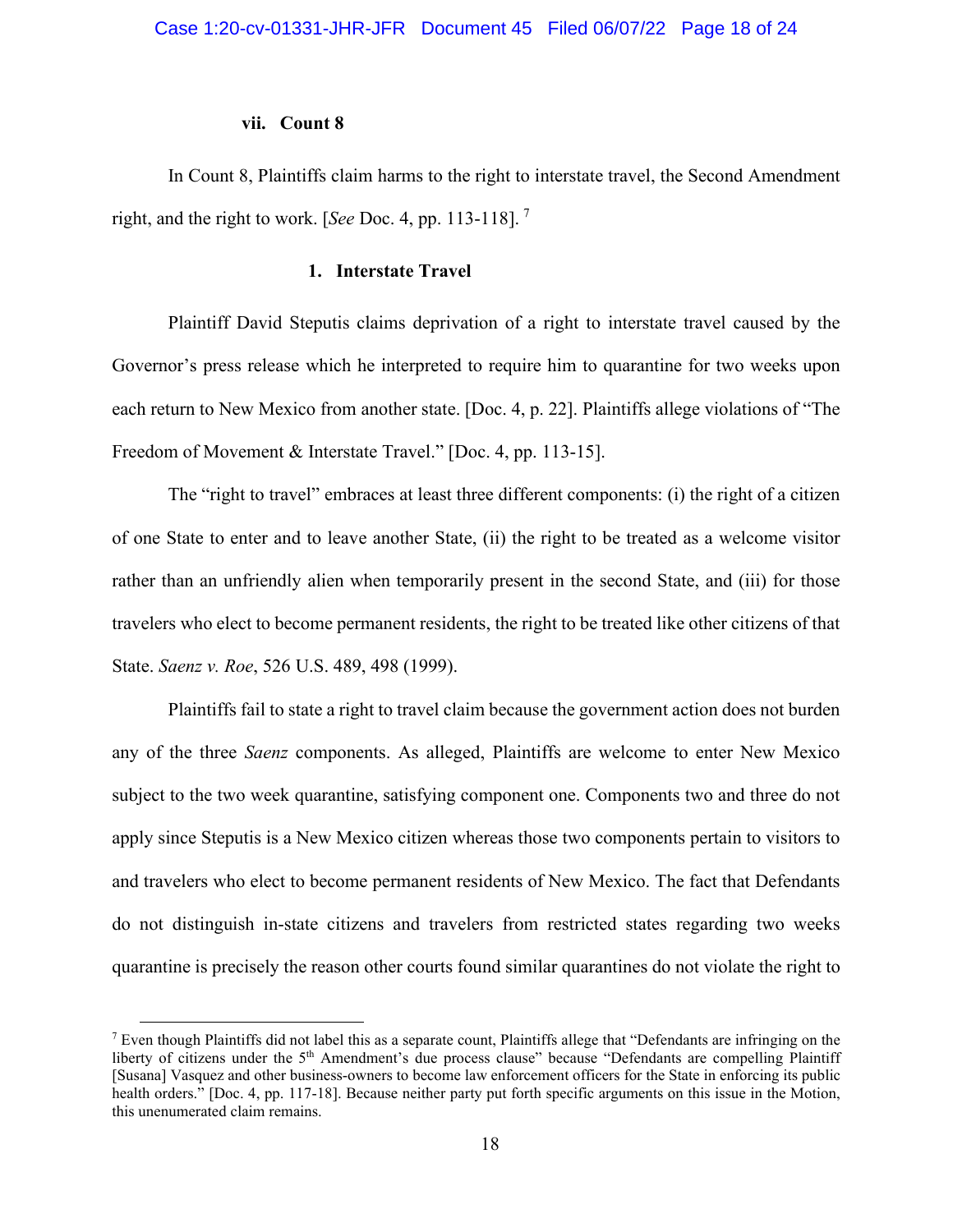#### Case 1:20-cv-01331-JHR-JFR Document 45 Filed 06/07/22 Page 19 of 24

travel. *See Page v. Cuomo*, 478 F. Supp. 3d 355, 370 (N.D.N.Y. 2020); *Carmichael v. Ige*, 470 F. Supp. 3d 1133, 1145 (D. Haw. July 2, 2020). The same treatment between in-state and out-of-state citizens means that visitors are not treated as unfriendly aliens (component two), and that travelers are treated just like other citizens (component three). Because the asserted quarantine does not burden any of the three *Saenz* components, Plaintiffs fail to state a right to travel claim and this Count is dismissed with prejudice.

# **2. Second Amendment**

Plaintiffs also allege violations of the "Second Amendment, Right to Bear Arms." [Doc. 4, p. 115]. However, none of the named Plaintiffs allege any specific Second Amendment claim. Plaintiffs only say "[g]un stores being declared as a 'non-essential' business were shut down or operation was limited thus infringing upon the right to bear arms" and "[d]uring the business shutdown client's right to bear arms was substantially burdened by the arbitrary and capricious closure of store dealing in arms." [*Id.*].

 A party can only assert his or her own rights and cannot raise the claims of right of a third party who is not before the Court. *See Kowalski*, 543 U.S. at 129. Plaintiffs do not cite nor does the Court know any exceptions to the third-party doctrine that allows the Plaintiffs to pursue relief on behalf of gun store owners and gun store clients. Plaintiffs failed to state a plausible Second Amendment claim because no specific named plaintiff alleges that they own a gun store that was shut down or limited or that they were prevented from obtaining a gun because of the restrictions. Plaintiffs, therefore, fail to show standing for Second Amendment claims and the Court, therefore, dismisses this claim without prejudice.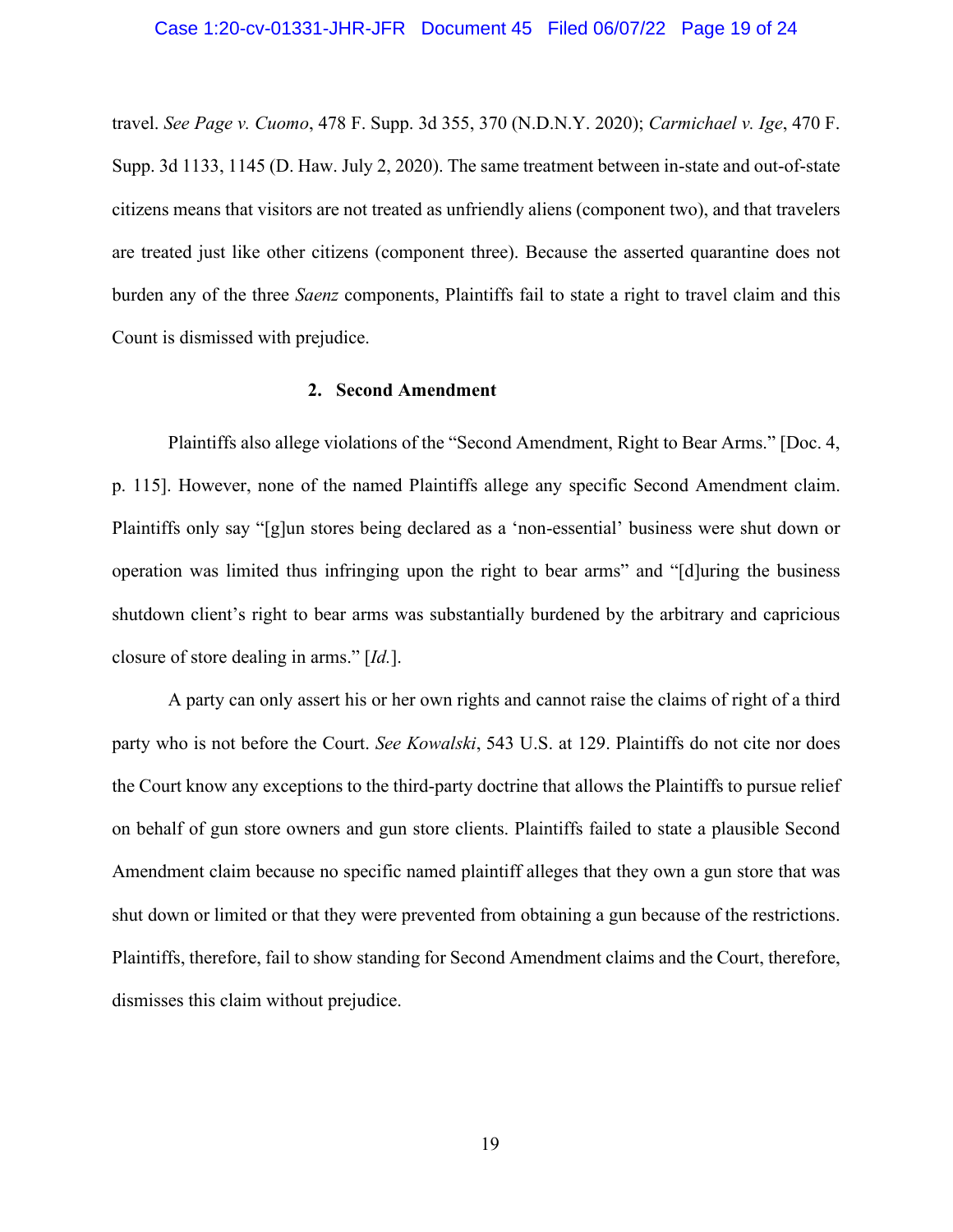#### **3. Right to Work**

Plaintiffs allege that the first confirmed COVID-19 case in the world happened on January 7, 2020, and the first confirmed COVID-19 death happened on January 11, 2020. [Doc. 4, pp. 24- 25]. The United States reported its first COVID-19 case in the State of Washington on January 20, 2020, and reported its first death on February 6, 2020. [*Id.*, pp. 25-26]. China put a city on lockdown on January 23, 2020, and the World Health Organization "declared the outbreak of COVID-19 a public health emergency of international concern" on January 30, 2020. [*Id.*, p. 26]. "Alex M. Azar II, Health and Human Services Secretary, declared a public health emergency for the US to aid the nation's healthcare community in responding to COVID-19" on January 31, 2020. [*Id.*]. Defendants issued executive orders and public health orders, beginning on March 11, 2020, that at times required business customers to wear masks and limited business operational capacities. [See supra pp. 7-[8](#page-19-0)]. Plaintiffs Saundra Thompson<sup>8</sup>, Kristine Blackman and Phillip Blackman<sup>[9](#page-19-1)</sup> are business owners and claim loss of business due to the public health orders' restrictions. [*See* Doc. 4, pp. 16-17]. Plaintiffs Valerie George<sup>[10](#page-19-2)</sup> and Evan Roberts<sup>[11](#page-19-3)</sup> are employees and allege loss of work due to the public health orders' restrictions on their respective employers.

<span id="page-19-0"></span><sup>8</sup> Thompson claims loss of income caused by altered shopping trends resulting from the public health orders and the mandate that people do not leave home unless absolutely necessary. [Doc. 4, p. 16].

<span id="page-19-1"></span><sup>9</sup> Blackmans claim economic damage because their business was limited to 25% occupancy and claim that they cannot hold specialty events with less than 25% occupancy. [Doc. 4, p. 17]. They also claim economic damage because they were shut down as a "non-essential business" on November 16, 2020. [*Id.*].

<span id="page-19-2"></span><sup>&</sup>lt;sup>10</sup> George claims that her employer, Hyatt Regency Tamaya Spa, and her service, licensed massage therapist, are designated as "non-essential" and that she has been deprived of her work and cannot find suitable employment in her field so long as "lockdowns" are in place. [Doc. 4, p. 13].

<span id="page-19-3"></span> $11$  Roberts claims economic damages because his employer laid him off after it was categorized as "non-essential" under the public health orders. [Doc. 4, p. 15]. He says he resumed half-time work when the business was allowed to reopen with restrictions but was out of work again after a subsequent lockdown. [*Id.*].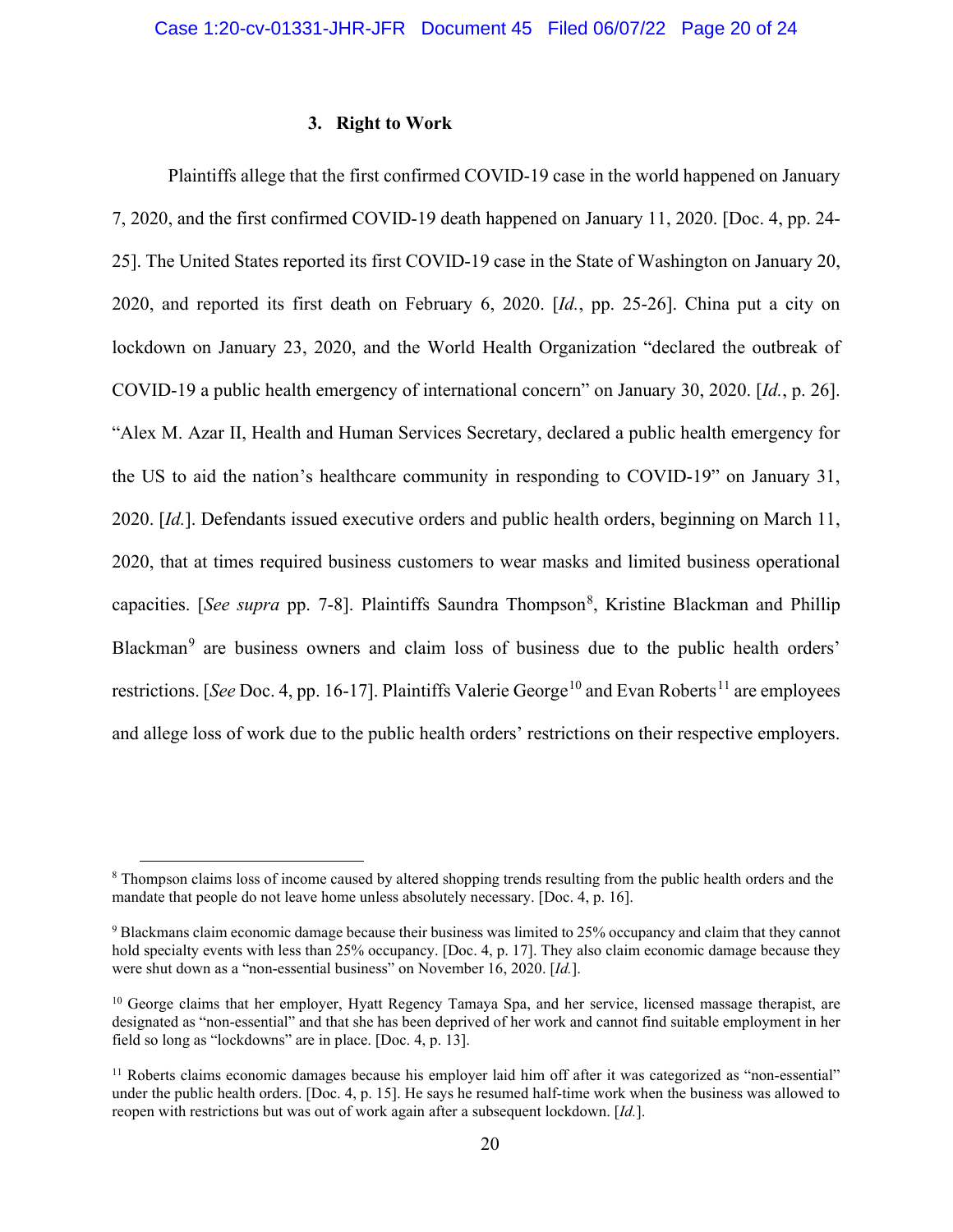### Case 1:20-cv-01331-JHR-JFR Document 45 Filed 06/07/22 Page 21 of 24

[*See id*. pp. 13, 15]. Plaintiffs entitle this count "The Right to Work has been abridged." [Doc. 4, pp. 115-17].

The liberty component of the Fourteenth Amendment's Due Process Clause has been held to protect a generalized due process right to choose one's field of private employment. *Conn v. Gabbert*, 526 U.S. 286, 291-92 (1999) (citing *Dent v. West Virginia*, 129 U.S. 114, 121 (1889) and *Truax v. Raich*, 239 U.S. 33, 41 (1915)). It is a right "nevertheless subject to reasonable government regulation." *Conn*, 526 U.S. at 292 (internal citation omitted). It does not invoke heightened scrutiny, and governmental infringement on this right will be presumed to be valid so long as it is rationally related to a legitimate state interest. *Guttman v. Khalsa*, 669 F.3d 1101, 1118 (10th Cir. 2012); *Valdez v. Grisham*, 559 F. Supp. 3d 1161, 1173 (D.N.M. 2021) (internal citation omitted). The right to practice a chosen vocation, moreover, does not mean a right to obtain or continue employment at a particular job. *Lawrence v. Polis*, 505 F. Supp. 3d 1136, 1148 (D. Colo. 2020) (citing *Lenz v. Dewey*, 64 F.3d 547, 551 (10th Cir. 1995); *Wroblewski v. Cty. of Washburn*, 965 F.2d 452, 455 (7th Cir. 1992)).

"To satisfy the rational basis test, the [challenged governmental action] need only be rationally related to a legitimate government purpose." *Power v. Harris*, 379 F.3d 1208, 1215 (10th Cir. 2004). Rational basis review "is highly deferential toward the government's actions. The burden is on the plaintiff to show the governmental act complained of does not further a legitimate state purpose by rational means." *Seegmiller v. LaVerkin City*, 528 F.3d 762, 772 (10th Cir. 2008). The government's decision "must be upheld if any state of facts either known or which could reasonably be assumed affords support for it. Second-guessing by a court is not allowed." *Powers*, 379 F.3d at 1216-17. Moreover, "rational-basis review does not give courts the option to speculate as to whether some other scheme could have better regulated the evils in question." *Id.* at 1217.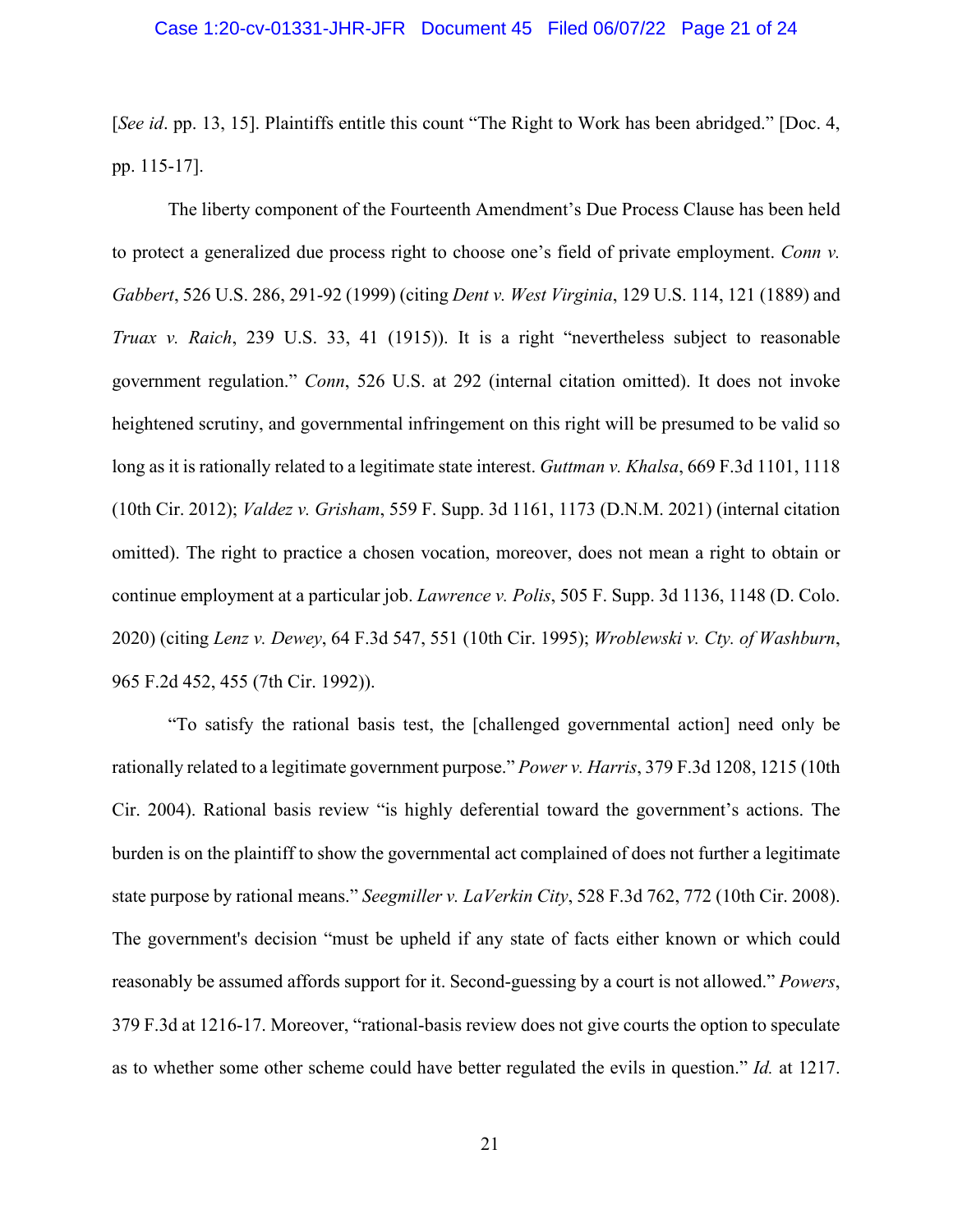# Case 1:20-cv-01331-JHR-JFR Document 45 Filed 06/07/22 Page 22 of 24

The Court "will not strike down [governmental action] as irrational simply because it may not succeed in bringing about the result it seeks to accomplish, or because the statute's classifications lack razor-sharp precision." *Id.* Nor will the Court "overturn [an order] on the basis that no empirical evidence supports the assumptions underlying the [governmental] choice." *Id.* Indeed, the Court is "not bound by the parties' arguments as to what legitimate state interests the [order] seeks to further," but instead "is obligated to seek out other conceivable reasons for validating a state [order]." *Id.*

Even if Plaintiffs plausibly claim that the public health orders prevented them from choosing their field of employment, they fail the rational basis test. COVID-19 cases and death were reported in the United States and elsewhere in the world before the March 11, 2020, Executive Order. [*See* Doc. 4, pp. 24-26]. The World Health Organization and the United States Department of Health and Human Services recognized COVID-19 as a matter of public health concern. [*See id.*]. China locked a city down [*see id.*], and it is subject to judicial notice that some other states in the United States and some other countries in the rest of the world implemented measures that required business customers to wear masks and limited business operational capacities. COVID-19 is transmittable. Given the confirmed reported cases and death, the measures governments elsewhere in the United States and the rest of the world implemented, and the guidance provided by the World Health Organization and the United States government, it is rational for Defendants to consider the perceived severity of the disease recognized by independent sources and to impose restrictions that limit some contact between people to reduce the spread of a transmittable disease, a legitimate government purpose. Because Plaintiffs fail the rational basis test, this Count will be dismissed.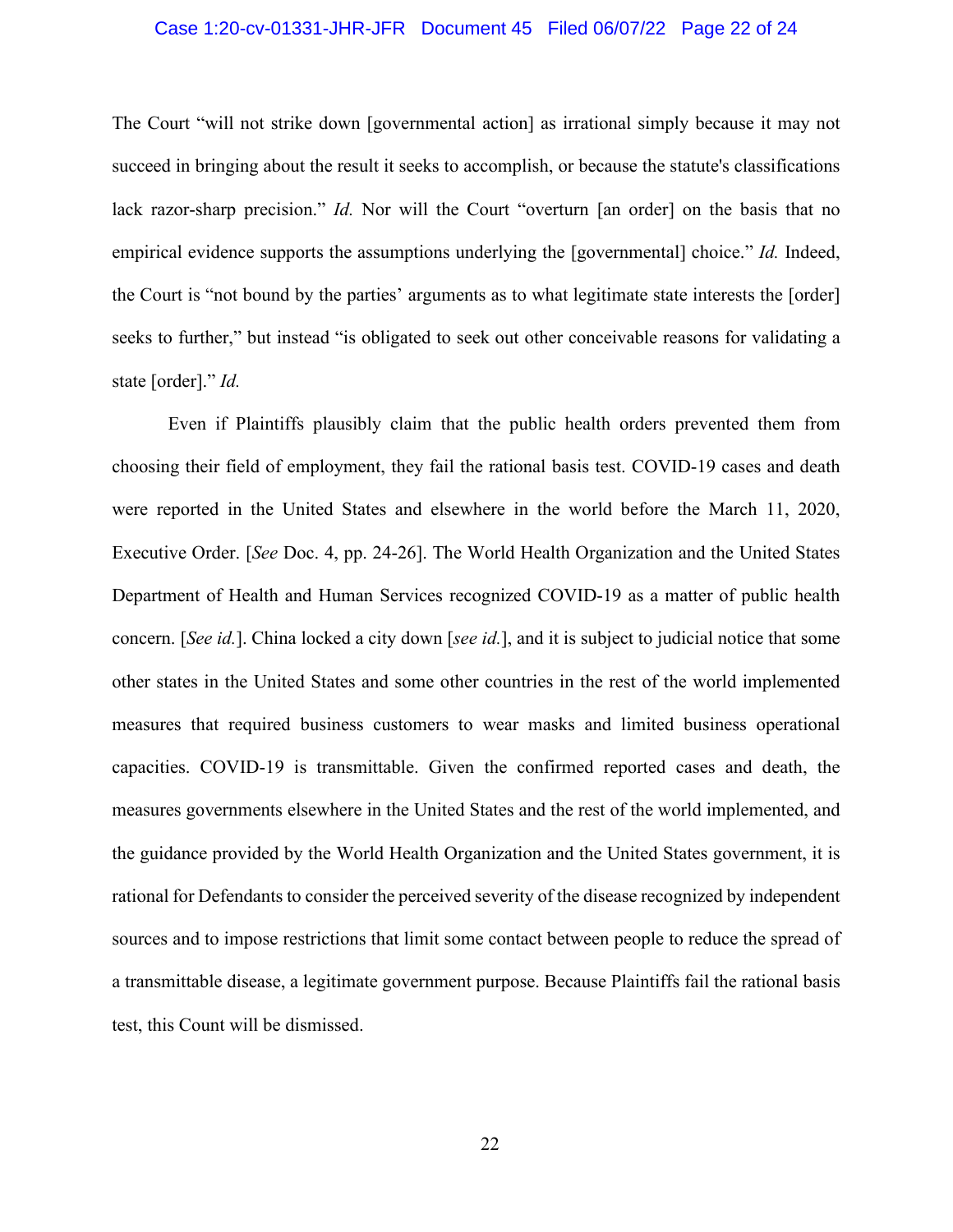#### **viii. Count 10**

Plaintiffs sue the Governor in her official capacity as well as individually and seek damages "in an amount determined appropriate by the finder of fact pursuant to 42 U.S. Code § 1983." [Doc. 4, pp. 22, 120]. Defendants argue that Plaintiffs' claims for damage against the Governor are barred by qualified immunity, and damages against all other Defendants should be barred by sovereign immunity. [Doc. 8, p. 27]. Plaintiffs clarify that "[d]amages are not being claimed against any official in their official capacity other than the Governor." [Doc. 19, p. 26].

Government officials performing discretionary functions generally are granted a qualified immunity and are shielded from liability for civil damages insofar as their conduct does not violate clearly established statutory or constitutional rights of which a reasonable person would have known. *Wilson v. Layne*, 526 U.S. 503, 509 (1999). Such an official is entitled to qualified immunity unless there are facts sufficient to show both that the official's alleged conduct violated the law and that the law was clearly established when the alleged violation occurred. *Bruning v. Pixler*, 949 F.2d 352, 356-57 (10th Cir. 1991).

Neither party put forth arguments regarding either of the two qualified immunity prongs. Therefore, qualified immunity analysis is not appropriate at this time, and the Court will not dismiss this count based on qualified immunity.

#### **IV. CONCLUSION AND ORDER**

For the above reasons, the Court grants Defendants' motion to dismiss in part. It is hereby ordered that counts 1-4, 7, the Second Amendment claim in Count 8, and 9 are dismissed without prejudice. Count 5, the right to interstate travel, and right to work claims in Count 8 are dismissed with prejudice. Count 6, the unenumerated claim in Count 8, and Count 10 survive.

#### **SO ORDERED.**